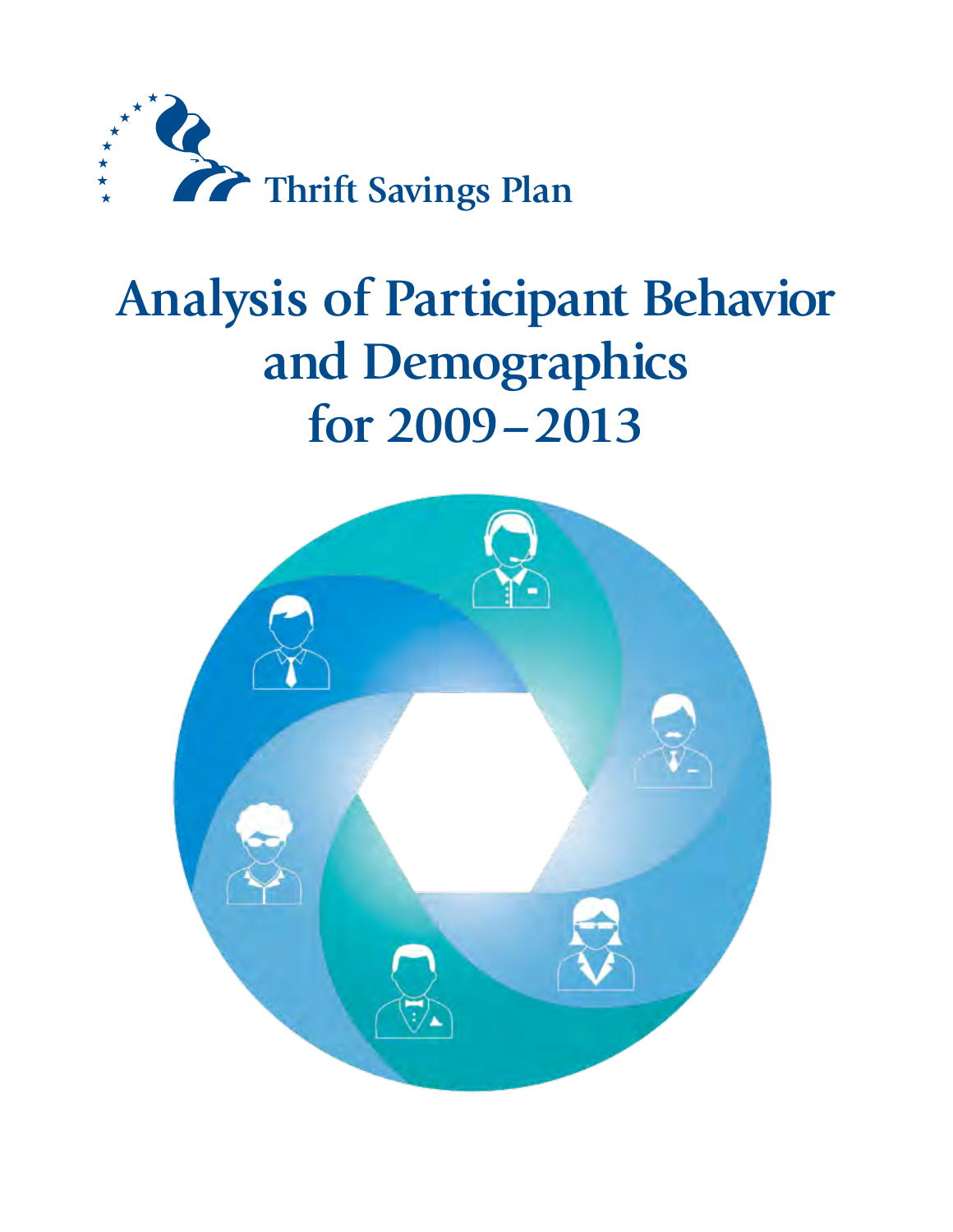### **Introduction**

This analysis of Thrift Savings Plan (TSP) participant demographics prepared by the Federal Retirement Thrift Investment Board is based on participant data enhanced with additional indicative data from the Office of Personnel Management (OPM). The analysis of calendar year 2013 data is similar to analyses of data conducted in previous years.

As with the 2012 report, the 2013 analysis focuses solely on participants in FERS, the Federal Employee Retirement System, as the participant population in the Civil Service Retirement System (CSRS) is a very small and declining segment of the TSP. Information from this analysis provides insight on demographics, investment behaviors, and how plan design changes may influence participation and contribution behaviors. Finally, this analysis helps us identify trends in participant usage of benefit options.

### **Background**

The Federal Retirement Thrift Investment Board is an independent Federal agency that was established to administer the Thrift Savings Plan (TSP) under the Federal Employees' Retirement System Act of 1986. (See 5 U.S.C. §§ 8351; 8401 et seq.) Similar to the type of savings and tax benefits that many private corporations offer their employees under 401(k) plans, the TSP provides Federal civilian employees and members of the uniformed services the opportunity to save for additional retirement security. The Agency's mission is to act solely in the interest of its participants and beneficiaries.

TSP participants can invest their employee and employer contributions in the following core funds:

- Government Securities Investment Fund (G Fund)
- Fixed Income Index Investment Fund (F Fund)
- Common Stock Index Investment Fund (C Fund)
- Small Cap Stock Index Investment Fund (S Fund)
- International Stock Index Investment Fund (I Fund)

In addition to these indexed core funds, participants may also invest in five Lifecycle Funds (L Funds). The L Funds are custom target-date funds invested exclusively in the G, F, C, S, and I Funds.

During the period covered by this report, the TSP underwent three major plan design changes. The implementation of immediate contributions occurred in June 2009, automatic enrollment began in August 2010, and the acceptance of Roth contributions commenced in May 2012. The impact of these changes on participant behavior will be discussed in this analysis. It should be noted that this is the first report to delve into participant behaviors associated with Roth contributions, as there was not sufficient experience with Roth to include any observations in the 2012 report.

### Data Collection and Methodology

This report is based on data extracted from the TSP recordkeeping system, which was enhanced with information from OPM. In each year covered by this report, the TSP provided extract data on the accounts of all TSP participants identified as active civilian Federal employees. OPM enhanced the data by comparing it to its database of executive branch and Postal Service employees and added data on participants' annual salary, length of Federal service, employment (full-time vs. part-time) status, gender, race and ethnicity, and education.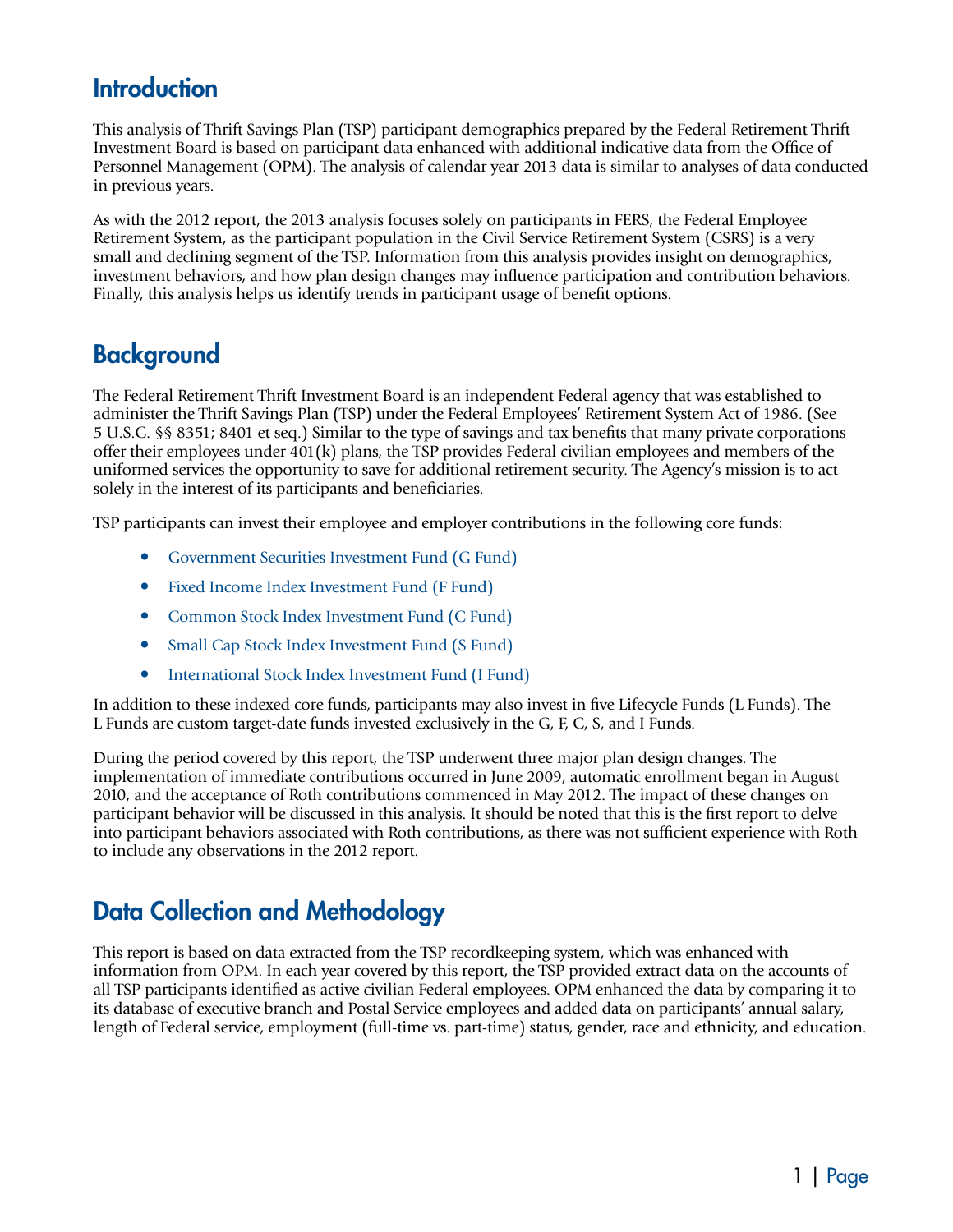Not all records for participants on the TSP extract can be matched with OPM data. In 2013, a total of nearly 2.6 million participants were identified by the TSP, and OPM returned data on approximately 2.4 million employees. A similar ratio of total records extracted to records matched was seen in other years covered by this report. The inability to match some TSP records to OPM data occurs when OPM or TSP data is incomplete. Additionally, since OPM does not collect data on employees of the legislative and judicial branches, OPM is not able to match against those records. Part-time or intermittent employees are identified in the dataset; however, they are excluded from the analysis because their hourly work schedule (and therefore their actual compensation) is not known. While the TSP maintains records for a large number of retired or otherwise separated participants, such participants are not active and are therefore not considered within the context of this report. Lastly as previously noted, this report focuses solely on the FERS population, and records for CSRS participants were excluded from the analysis. See the table in Appendix A for a summary of the demographics of full-time FERS participants included in this analysis. The tables in Appendices B and C provide additional demographic summaries of fulltime FERS participants based on their contributing or non-contributing status.

In this report, salaries are shown in quintiles. The first quintile represents the 20% of all records in the lowest annual salary band; the fifth quintile represents the 20% of records in the highest salary band. Data on salary ranges for the quintiles in each year can be found in Appendix D.

In summary, the analysis provided in this report is subject to the following limitations:

- The exclusion of TSP accounts for employees of the legislative and judicial branches may modestly distort the findings.
- The exclusion of TSP accounts that cannot be matched with OPM data may modestly distort the findings.
- The exclusion of TSP accounts for part-time and intermittent workers is likely to have a more meaningful impact on the findings. Since this group is likely to participate and contribute at lower rates than full-time employees, the findings may marginally overestimate the rates of participation and deferral of the total TSP participant base.
- Employees' actual deferral rates are not included in the TSP or OPM databases. Therefore, an approximation of annualized deferral rate is calculated by comparing the total employee contributions to the annual salary rate for each calendar year.

### **Analysis**

The following sections of this report examine the behaviors of FERS participants across a five-year timeframe ending December 31, 2013 and through the lens of six demographic filters: age, tenure, salary, gender, race and ethnicity, and education. The exhibits and narratives display the relationships between these demographic factors and the following participant behaviors: participation and automatic enrollment, contribution deferral rates, investment allocation and activity, and loan and hardship withdrawal usage.

#### Plan Participation

FERS participation was at a five-year high of 89.6% by the end of 2013. Figure 1 illustrates the steady improvement in the participation rate since 2009 when participation was down due to the lingering impact of the 2008 economic downturn and the implementation of immediate contributions in June 2009. Prior to 2009, new employees had to wait a period of six to twelve months before becoming eligible to receive agency 1% automatic and matching contributions. In June 2009, employees became eligible to receive these contributions immediately upon hire. This change increased the denominator (the number of employees who were eligible to participate in the TSP) but did not have a similar impact on the numerator (the number of individuals deferring into the Plan).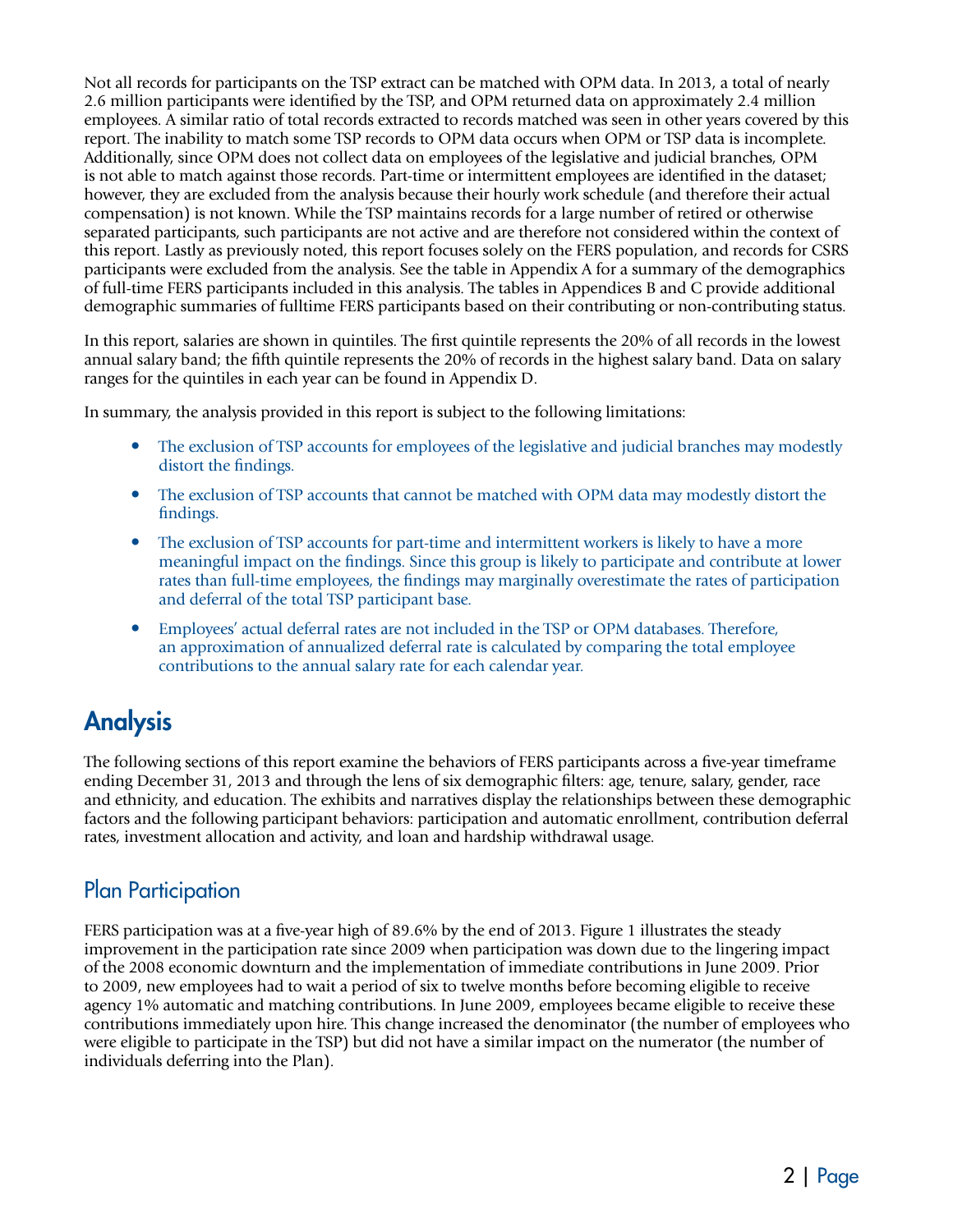**FIGURE 1 FERS Participation Rates** 



The economic rebound and automatic enrollment contributed significantly to the improvement in participation rates in 2010—the same year that automatic enrollment was instituted—with an almost 2% gain. Gains in participation of nearly 1% followed in 2011 and 2012, with a slightly lower increase in 2013. Automatic enrollment provides that new employees automatically have 3% of their salary deferred into the G Fund unless there is an active election not to participate in the Plan. Automatic enrollment has meant that not only do participants immediately receive the Agency 1% contribution, but they also start deferrals and receive matching contributions immediately upon hire.

When examining participation by tenure bands, the impact of automatic enrollment on participation becomes even more evident. Historically, participation has been lowest among the newest employees, those with two years of employment or less, with rates of participation gradually increasing as the length of tenure increased. However, with the introduction of automatic enrollment in August 2010, this trend has strongly shifted and now the shortest-tenured employees have the highest participation rates. As shown in Figure 2, participation among the

*After automatic enrollment, those with less than two-years of tenure now have the highest rate of participation at 98.3%.*

shortest-tenured was the lowest (70.0%) in 2009 while the longest-tenured participated at a rate of 90.0%. By 2013, those with fewer than two years of tenure participated at a rate of 98.3% - the highest rate of participation among all tenure bands and almost 9% higher than the band with second highest participation rate.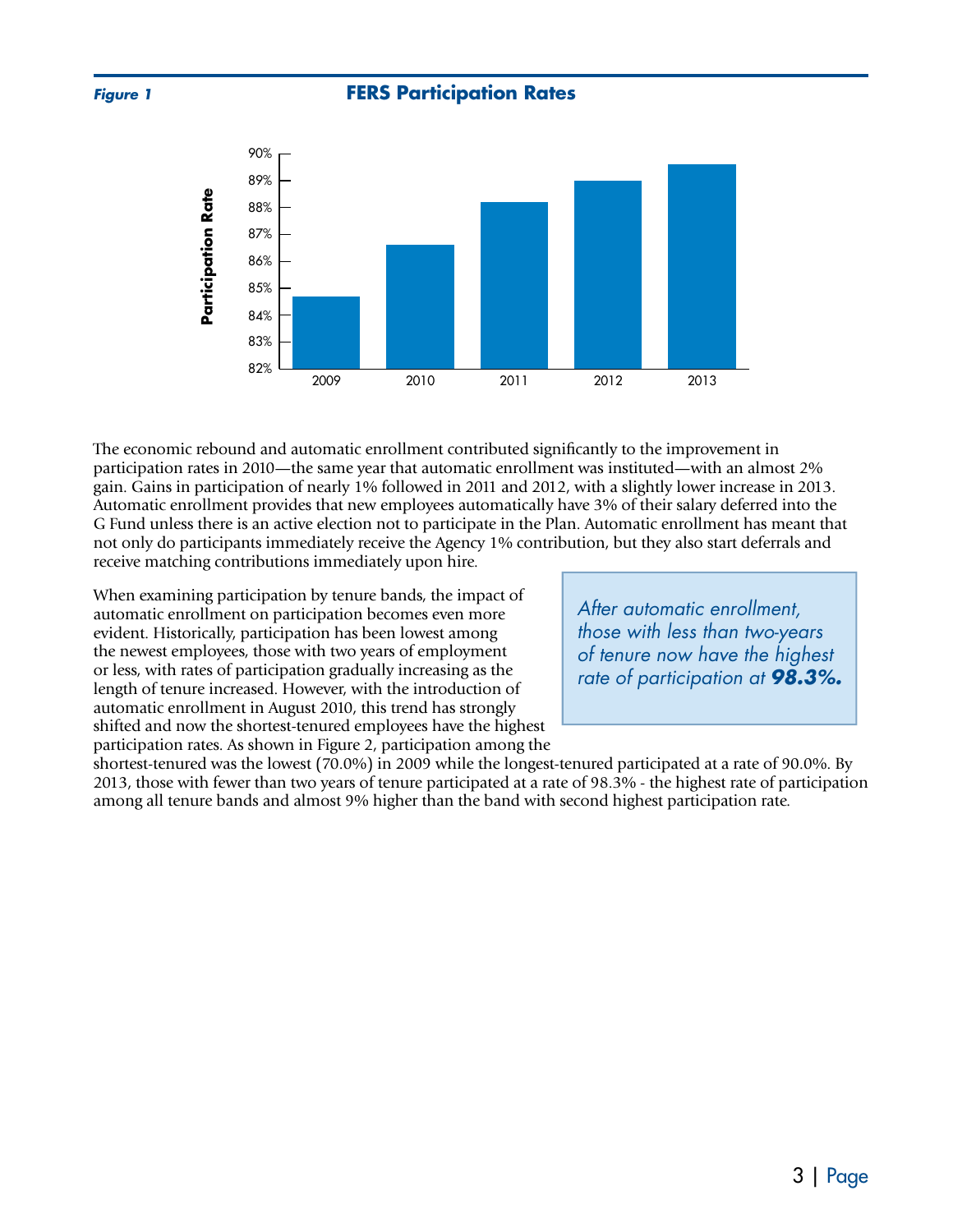

Automatic enrollment seems to have had varying effects on other demographic cohorts. In 2009, the participation rate for the under-29 cohort was the lowest among all age cohorts at 78%, while the 60-69 cohort had the highest participation at 88.4%. By 2013, the youngest cohort had surpassed all other cohorts and had the highest rate of participation: 93.3%. In 2009 and 2010, participation rates among the lowest-paid quintile trailed that of the highest paid by approximately 20%. By 2013, the difference between the two quintiles was reduced to less than 12%. Among race and ethnicity cohorts, blacks and multiracial participants showed the greatest increase in participation. Despite their increased participation, blacks still rank lowest among racial/ ethnic groups, well below the group with the highest rate (Asians, 95%). It should be noted that males and females have consistently participated at nearly the same rate for each year in this reporting period. See Table 1 on page 5.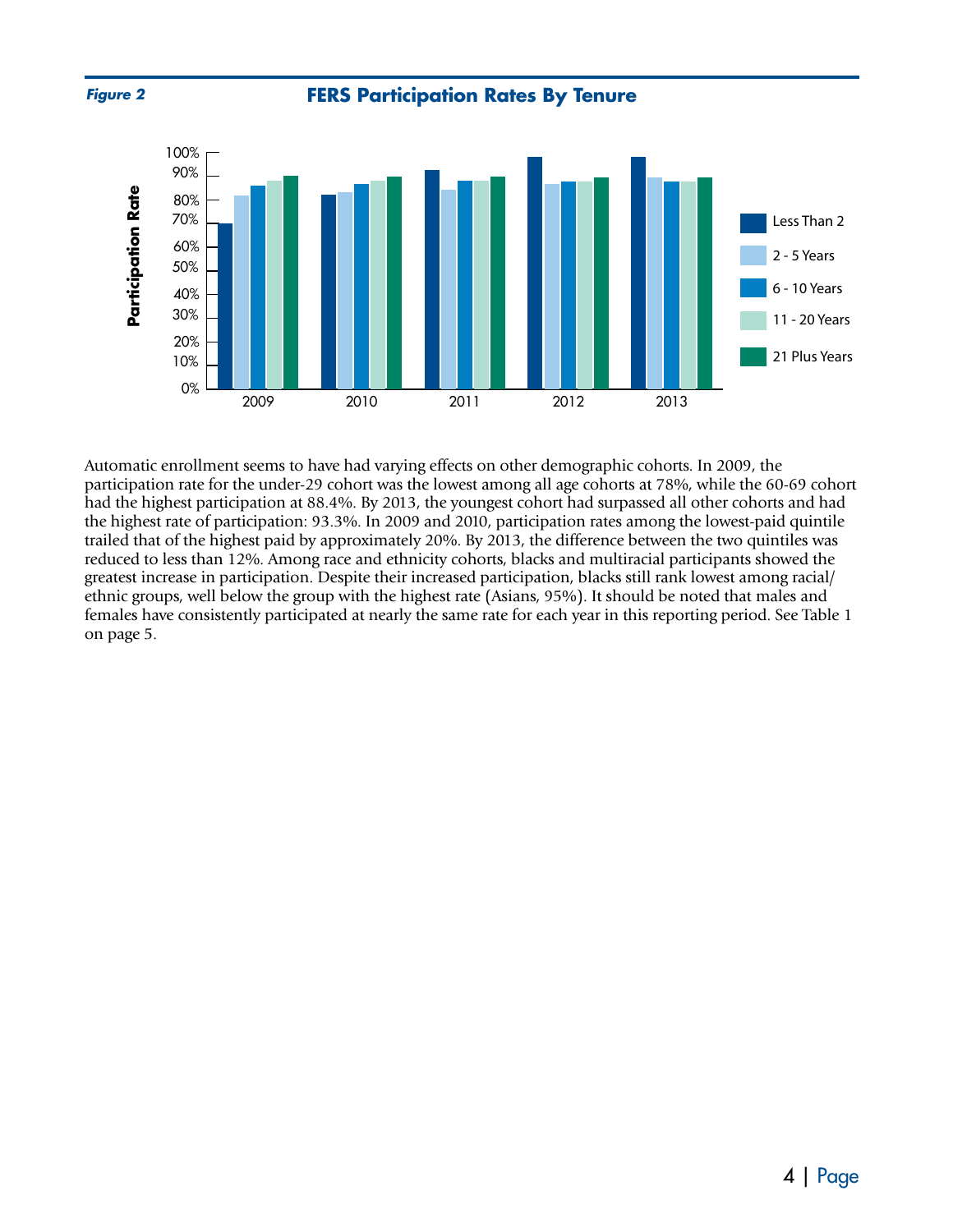### **Annual FERS Participation Rates by Demographic Cohorts**

|                                   | 2009  | 2010  | 2011  | 2012  | 2013  |
|-----------------------------------|-------|-------|-------|-------|-------|
| <b>Age</b>                        |       |       |       |       |       |
| $= 29$                            | 78.0% | 83.9% | 89.1% | 91.7% | 93.3% |
| $30 - 39$                         | 83.3% | 85.7% | 88.2% | 89.5% | 90.5% |
| $40 - 49$                         | 84.9% | 86.1% | 87.1% | 87.6% | 88.0% |
| 50-59                             | 87.1% | 88.0% | 88.5% | 88.7% | 88.9% |
| $60 - 69$                         | 88.4% | 89.0% | 89.1% | 89.1% | 89.1% |
| $70+$                             | 86.6% | 87.1% | 87.3% | 87.5% | 87.8% |
| <b>Tenure</b>                     |       |       |       |       |       |
| Less than 2 years                 | 70.0% | 82.1% | 92.6% | 98.2% | 98.3% |
| $2-5$ years                       | 81.9% | 83.3% | 84.2% | 86.7% | 89.5% |
| 6-10 years                        | 85.9% | 86.8% | 88.0% | 87.9% | 87.6% |
| $11-20$ years                     | 88.1% | 88.0% | 88.2% | 87.8% | 87.7% |
| $21 + years$                      | 90.0% | 89.9% | 89.7% | 89.5% | 89.5% |
| <b>Salary Quintile</b>            |       |       |       |       |       |
| Q1 Lowest Paid                    | 71.1% | 76.2% | 80.6% | 82.7% | 84.3% |
| Q2 Lower Paid                     | 82.3% | 83.4% | 83.8% | 83.6% | 83.8% |
| Q3 Mid-Range                      | 86.5% | 87.3% | 88.3% | 89.0% | 89.4% |
| Q4 Higher Paid                    | 89.9% | 91.3% | 92.4% | 92.8% | 93.1% |
| Q5 Highest Paid                   | 94.4% | 95.1% | 95.4% | 95.6% | 95.7% |
| Gender                            |       |       |       |       |       |
| Female                            | 84.7% | 86.6% | 88.0% | 88.6% | 89.1% |
| Male                              | 85.0% | 86.7% | 88.2% | 88.9% | 89.3% |
| <b>Race and Ethnicity</b>         |       |       |       |       |       |
| American Indian or Native Alaskan | 79.3% | 82.0% | 84.2% | 85.3% | 85.7% |
| Asian or Other Pacific Islander   | 90.3% | 92.2% | 93.7% | 94.5% | 95.0% |
| <b>Black or African American</b>  | 76.7% | 79.6% | 81.9% | 82.6% | 83.3% |
| White                             | 87.0% | 89.1% | 90.8% | 91.7% | 92.3% |
| Hispanic or Latino                | 84.0% | 86.0% | 88.0% | 88.9% | 89.4% |
| Multi-Racial                      | 77.7% | 84.1% | 88.2% | 90.0% | 91.0% |
| Unknown                           | 84.6% | 84.6% | 84.2% | 83.9% | 84.1% |
| <b>Education</b>                  |       |       |       |       |       |
| Without High School Diploma       | 73.7% | 73.7% | 76.7% | 77.4% | 77.8% |
| High School Diploma               | 78.1% | 78.1% | 83.2% | 84.5% | 85.0% |
| Some College or Training          | 82.4% | 82.4% | 86.3% | 87.1% | 87.7% |
| <b>Bachelor's Degree</b>          | 90.4% | 90.4% | 93.1% | 93.7% | 94.0% |
| Post-Bachelor's /Degree           | 91.5% | 91.6% | 94.6% | 95.1% | 95.5% |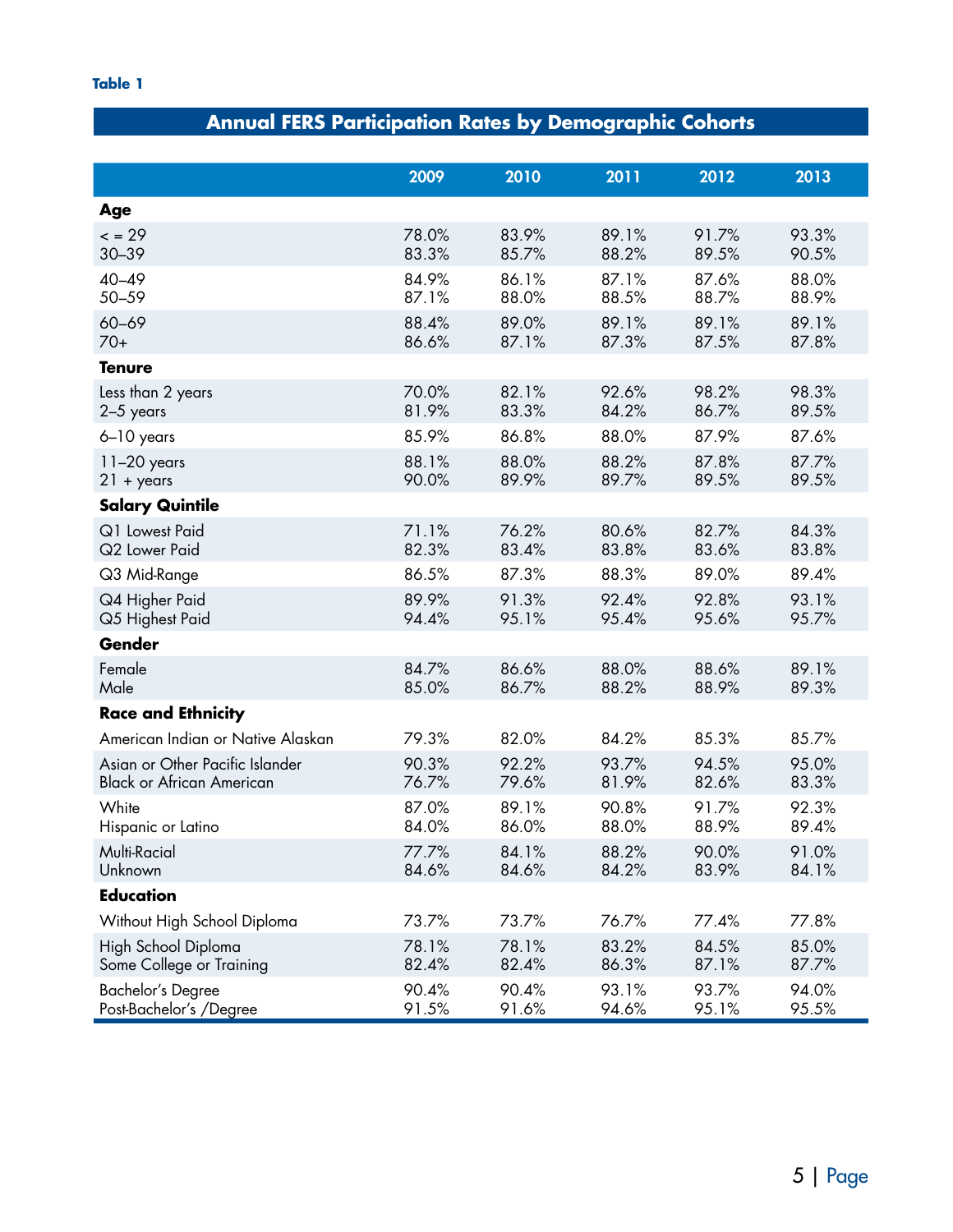While automatic enrollment has significantly increased participation among the newly hired, it has not, thus far, resulted in a significant increase in the number of participants who remain "unengaged" or otherwise make no investment/deferral election. The vast majority of auto-enrolled participants are remaining in the Plan, and of this population, 63.2% are actively making deferral rate changes, while others are showing signs of life by making interfund transfers or other transactions. As shown in Figure 3, those who remain in the auto-enrolled status (no deferral change or investment activity) are mostly in the lowest salary quintiles.





#### Contribution Deferral Rates

The FERS contribution deferral rate dropped to 8.2% in 2013 after experiencing a one percent increase in 2012 as shown in Figure 4. (The FERS deferral rate includes Roth, traditional and catch-up contributions). While 63.2% of automatically-enrolled participants change their deferrals from the 3% default rate, automatic enrollment, nevertheless, appears to have had a dampening effect on deferral rates as rates have consistently been below the 2009 high.

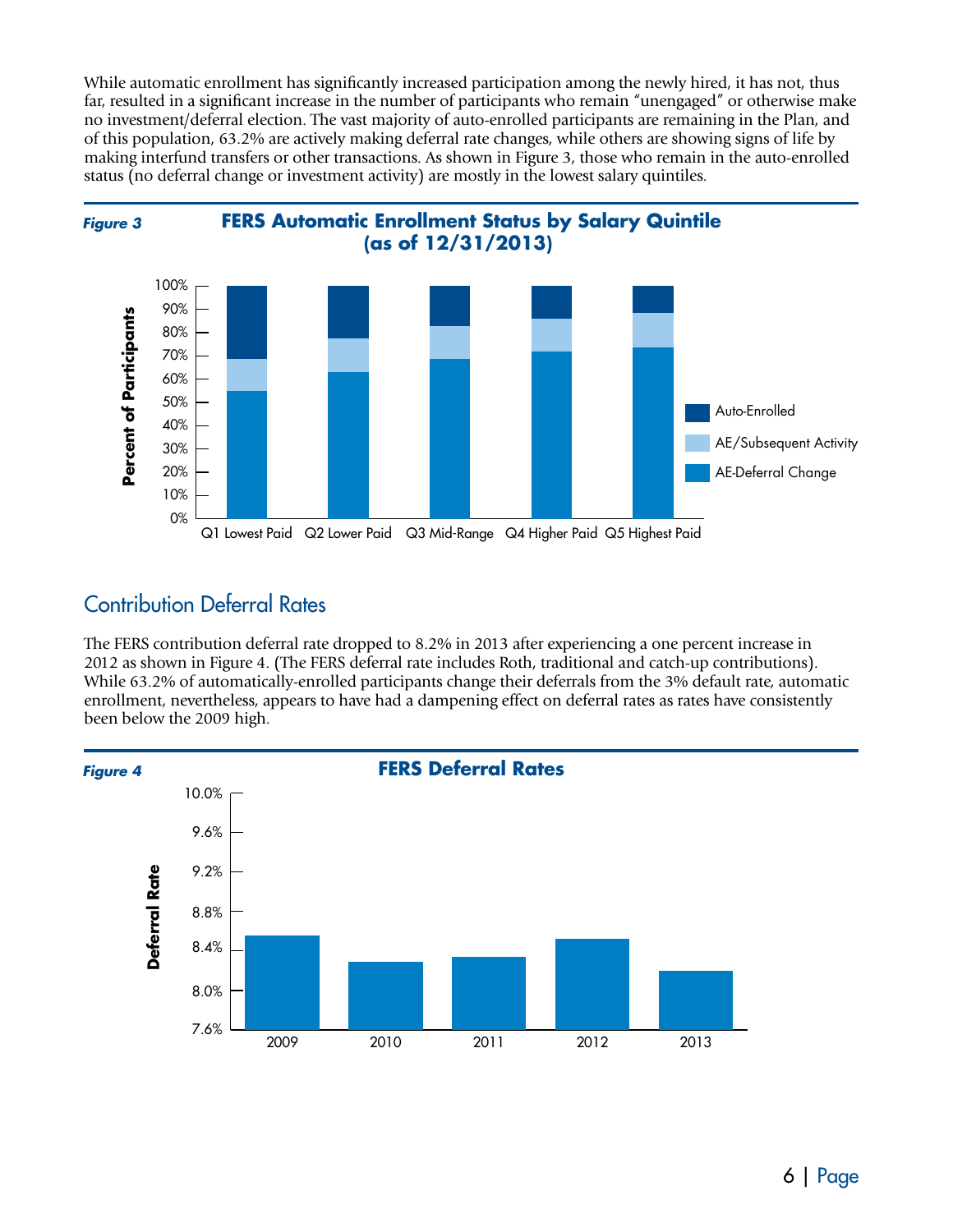Figure 5 illustrates the power of plan design on participant behavior. FERS participants receive dollar-for-dollar matching contributions on the first 3% of pay and 50 cents on the dollar on the next 2%. The full match is achieved with a 5% contribution. Consequently, deferral rates aggregate in the 5-6% range, with 30.4% of TSP contributors being in this range in 2013. Of significant note, 25.5% of participants are not receiving the full matching contribution as they are contributing less than 5%.



As expected, the lowest-paid participants are deferring the least, 4.6% less than the highest paid. See Table 2. However, all salary quintiles had slight dips in 2013 from their 2012 deferral rates. Also as expected, the youngest and shortest-tenured participants have the lowest deferral rates with deferrals steadily increasing with

age and tenure. Deferral rates also increase in correlation with education level. During each year in this report period, males have contributed about six-tenths of one percent more than females. Deferral rates among blacks at 5.8%, significantly lag behind Asians at 9.8%, whites at 8.0%, and Latinos at 7.4%.

*Participants with less than two years of tenure had an average deferral rate of 3.8% in 2013. In 2009, their deferral rate was 4.2%. They are the only tenure cohort that is not, on average, receiving the full match.*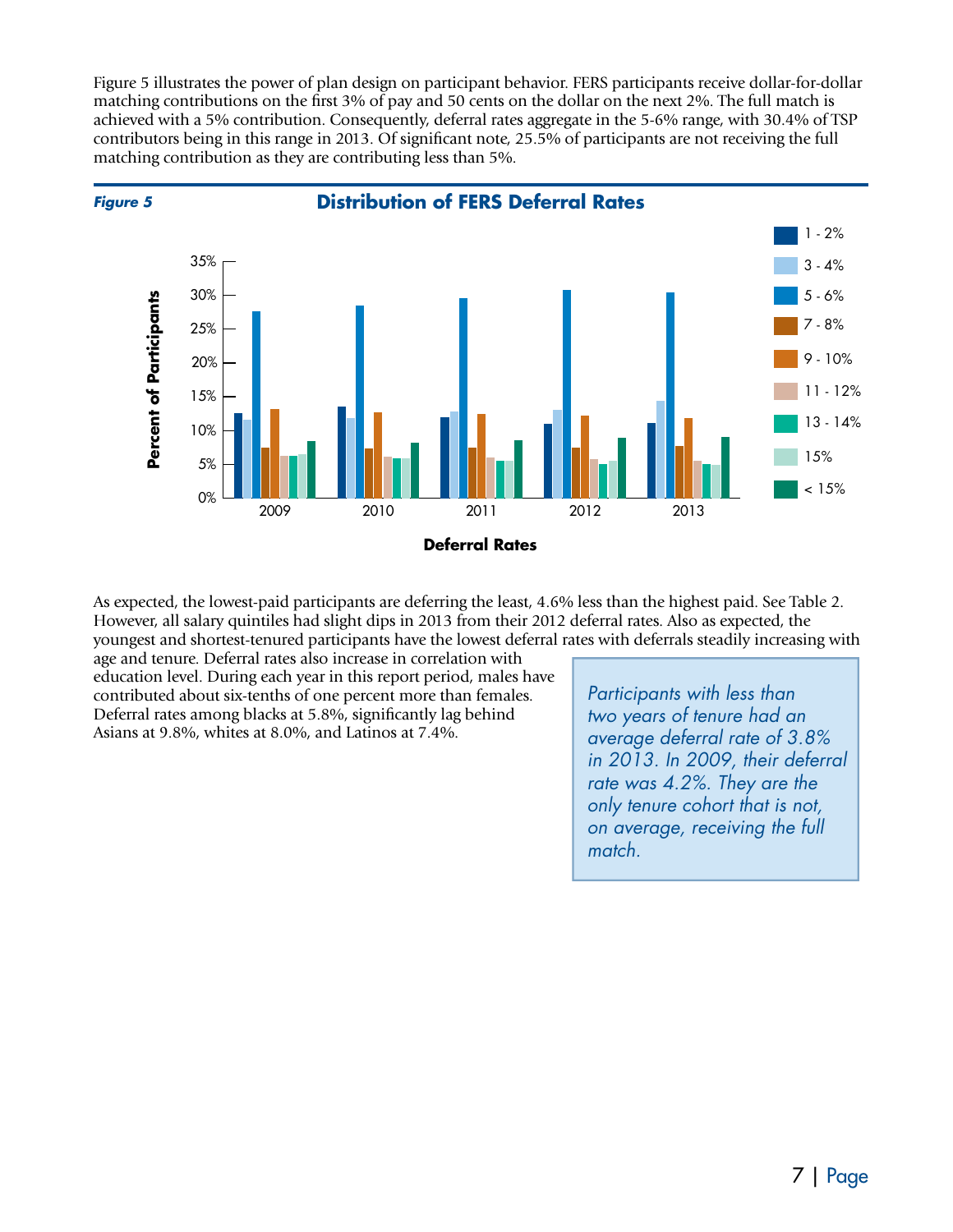### **Annual FERS Deferral Rates by Demographic Cohorts**

|                                   | 2009  | 2010  | 2011  | 2012  | 2013  |
|-----------------------------------|-------|-------|-------|-------|-------|
| Age                               |       |       |       |       |       |
| $= 29$                            | 4.9%  | 4.7%  | 5.0%  | 5.2%  | 4.9%  |
| $30 - 39$                         | 6.4%  | 6.1%  | 6.2%  | 6.3%  | 6.1%  |
| $40 - 49$                         | 7.7%  | 7.4%  | 7.4%  | 7.4%  | 7.1%  |
| 50-59                             | 9.4%  | 9.1%  | 9.2%  | 9.2%  | 9.0%  |
| $60 - 69$                         | 10.8% | 10.5% | 10.5% | 10.5% | 10.3% |
| $70+$                             | 12.2% | 11.9% | 11.8% | 11.9% | 11.6% |
| <b>Tenure</b>                     |       |       |       |       |       |
| Less than 2 years                 | 4.2%  | 3.9%  | 4.2%  | 4.1%  | 3.8%  |
| $2-5$ years                       | 6.7%  | 6.4%  | 6.6%  | 6.6%  | 6.3%  |
| 6-10 years                        | 8.0%  | 7.8%  | 7.9%  | 7.9%  | 7.6%  |
| $11-20$ years                     | 8.8%  | 8.6%  | 8.8%  | 8.7%  | 8.6%  |
| $21 + years$                      | 9.5%  | 9.4%  | 9.4%  | 9.5%  | 9.4%  |
| <b>Salary Quintile</b>            |       |       |       |       |       |
| Q1 Lowest Paid                    | 5.4%  | 5.1%  | 5.2%  | 5.4%  | 5.1%  |
| Q2 Lower Paid                     | 7.3%  | 7.3%  | 7.5%  | 7.5%  | 7.4%  |
| Q3 Mid-Range                      | 7.9%  | 7.6%  | 7.5%  | 7.5%  | 7.3%  |
| Q4 Higher Paid                    | 8.7%  | 8.4%  | 8.7%  | 8.8%  | 8.6%  |
| Q5 Highest Paid                   | 9.9%  | 9.7%  | 9.7%  | 9.8%  | 9.7%  |
| Gender                            |       |       |       |       |       |
| Female                            | 7.6%  | 7.4%  | 7.4%  | 7.5%  | 7.4%  |
| Male                              | 8.3%  | 8.0%  | 8.1%  | 8.1%  | 8.0%  |
| <b>Race and Ethnicity</b>         |       |       |       |       |       |
| American Indian or Native Alaskan | 6.5%  | 6.2%  | 6.2%  | 6.2%  | 6.1%  |
| Asian or Other Pacific Islander   | 10.0% | 9.6%  | 9.7%  | 9.9%  | 9.8%  |
| <b>Black or African American</b>  | 5.9%  | 5.7%  | 5.8%  | 5.9%  | 5.8%  |
| White                             | 8.3%  | 8.0%  | 8.1%  | 8.2%  | 8.0%  |
| Hispanic or Latino                | 7.5%  | 7.3%  | 7.5%  | 7.6%  | 7.4%  |
| Multi-Racial                      | 6.4%  | 6.5%  | 6.7%  | 6.9%  | 6.7%  |
| Unknown                           | 8.1%  | 8.1%  | 8.1%  | 8.0%  | 7.9%  |
| <b>Education</b>                  |       |       |       |       |       |
| Without High School Diploma       | 6.0%  | 5.8%  | 5.9%  | 5.9%  | 5.7%  |
| High School Diploma               | 6.9%  | 6.6%  | 6.7%  | 6.8%  | 6.5%  |
| Some College or Training          | 7.4%  | 7.1%  | 7.1%  | 7.2%  | 6.9%  |
| <b>Bachelor's Degree</b>          | 8.6%  | 8.2%  | 8.4%  | 8.5%  | 8.3%  |
| Post-Bachelor's /Degree           | 9.1%  | 8.7%  | 8.8%  | 8.9%  | 8.8%  |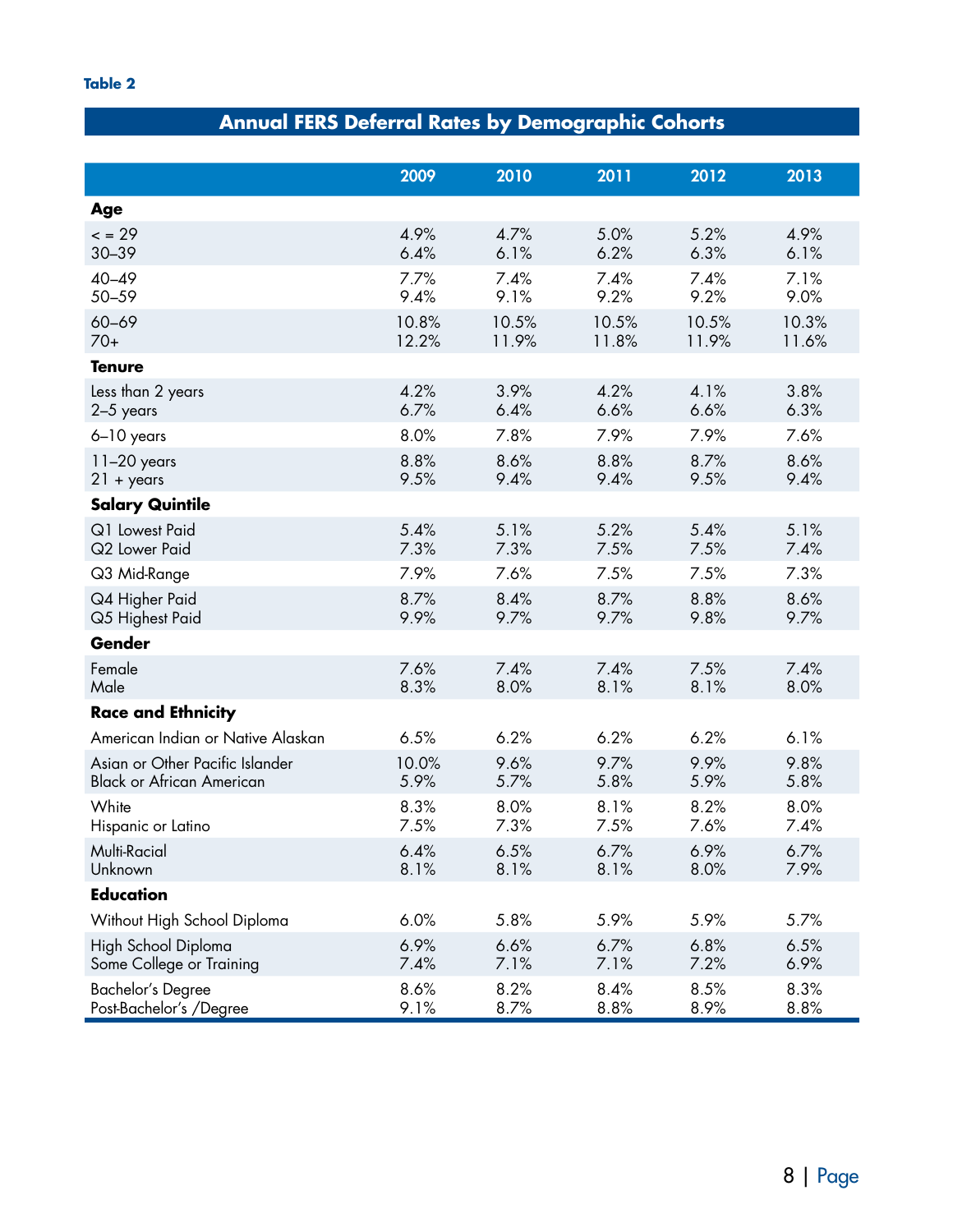#### Investment Allocation and Inactivity

Roth TSP was introduced in May 2012. With Roth TSP, paticipants make contributions from after-tax dollars, and their earnings on these contributions are tax-free at withdrawal as long as certain IRS requirements are met. While the majority of participants continue to defer only traditional (pre-tax) contributions, deferrals to Roth TSP are increasing.

For those contributing to Roth, their average deferrals were 4.4% as opposed to the average traditional deferral of 7.7%. (Roth and traditional average deferral rates do not include catch-up contributions which are reflected in the deferral rates shown in Figures 4 and 5.) As with the traditional TSP, Roth deferral rates are highest among older participants, as well as the most-tenured and highest-paid.

#### **2013 FERS Deferral Rates**



#### **Table 3**

#### **FERS Traditional and Roth Deferral Rates by Demographic Cohorts**

|                   | <b>Traditional</b> | <b>Roth</b> |
|-------------------|--------------------|-------------|
| Age               |                    |             |
| $\leq$ = 29       | 4.6%               | 3.5%        |
| $30 - 39$         | 5.8%               | 3.5%        |
| $40 - 49$         | 7.0%               | 3.5%        |
| 50-59             | 8.4%               | 4.2%        |
| 60-69             | 9.5%               | 5.6%        |
| $70+$             | 10.6%              | $6.1\%$     |
| Tenure            |                    |             |
| Less than 2 years | 3.4%               | 3.1%        |
| 2-5 years         | 6.0%               | 3.8%        |
| 6-10 years        | 7.2%               | 3.8%        |
| $11-20$ years     | 8.2%               | 4.0%        |
| $21 + years$      | 8.9%               | 4.2%        |
| Salary Quintile   |                    |             |
| Q1 Lowest Paid    | 5.0%               | 3.0%        |
| Q2 Lower Paid     | 7.2%               | 3.7%        |
| Q3 Mid-Range      | 7.0%               | 3.7%        |
| Q4 Higher Paid    | 8.2%               | 4.1%        |
| Q5 Highest Paid   | 9.1%               | 4.4%        |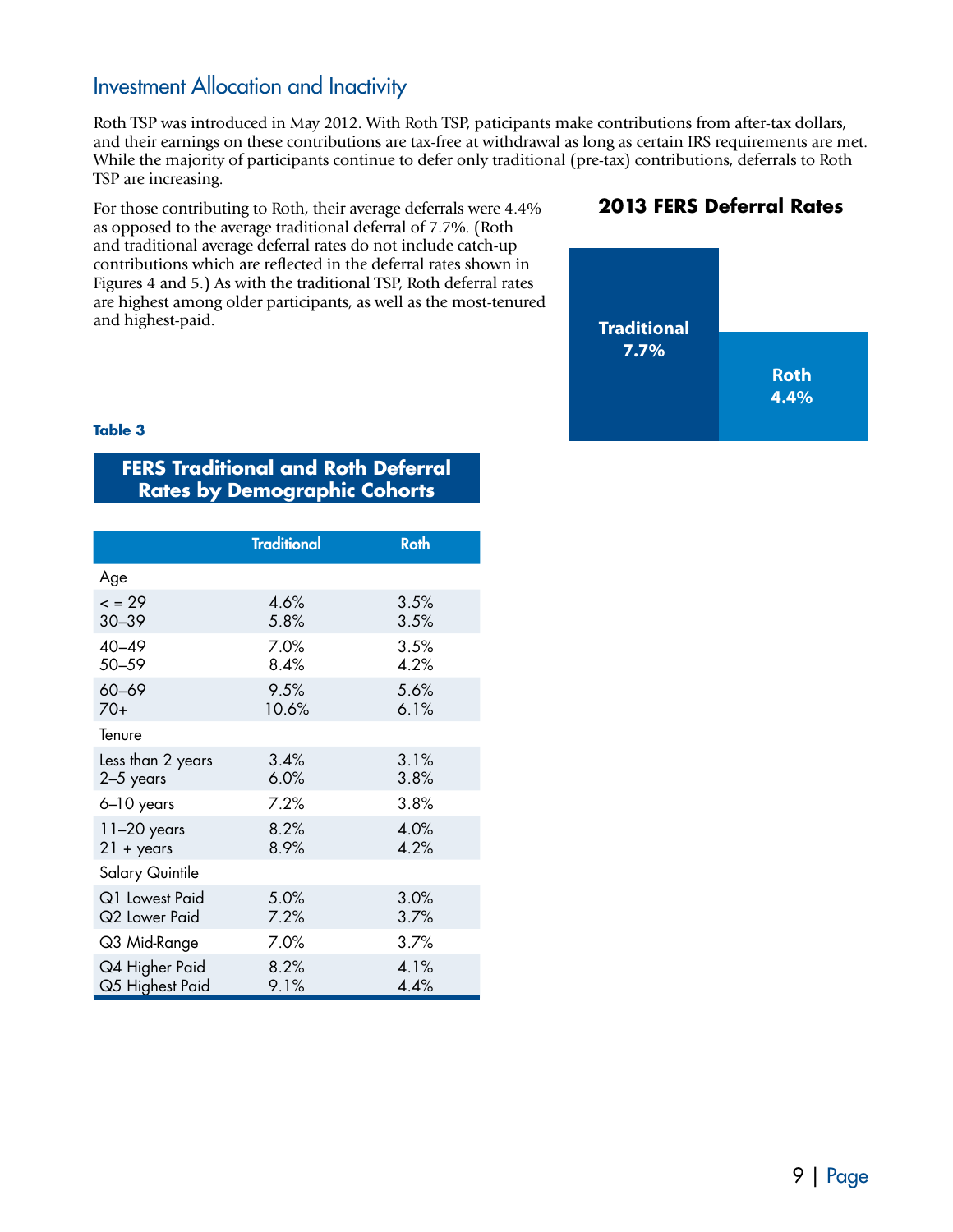#### Investment Allocation and Inactivity

In Figure 6, we note that allocations to the G Fund appropriately increase as the age of the TSP's population increases. This behavior is consistent with the expectation that participants shift their investment allocation toward the relative safety of incomeproducing assets as they approach retirement age. The noteworthy exception to this observation is in the grouping of participants aged 29 and under. In this age cohort, we note that participants invest a disproportionate percentage (43.6%) of their accounts in the G Fund, probably as a result of the default investment option being the G Fund.

*The youngest participants, who have the longest time horizon to reap the benefits of compounding returns, have 43.6% their assets invested in the G Fund.*



We note that the shortest-tenured participants, those with less than two years of tenure, have the highest allocation to the G Fund, approximately 57%. Although we previously noted that the majority of automatically enrolled participants changed their contribution deferral rate, this concentration in the G Fund suggests that these participants are not "engaging" and shifting their investments away from the default allocation. Further, the lowest-paid participants have approximately 55% allocated to the G Fund as compared to the highest paid who allocated only 27.5% to the G Fund. Females had a slightly higher allocation to the G Fund at 36.4% as compared to males at 32.8%. Additionally, blacks allocated 43.3% to the G Fund, well above the allocation levels of Asians at 32% and whites at 30%. See Table 4.

The two youngest age cohorts had the highest level of usage of the Lifecycle (L) funds, at 28.7% and 26.7%, while the two oldest age cohorts had L Fund allocations of 12.7% and 8.4%. We also want to note that L Fund usage is highest among the 2-5-years tenure cohort (26.4%) and the 6-10-years group (24.9%). The majority of the participants in these two cohorts began Federal service after the implementation of the L Funds in 2005. Use of the L Funds drops off somewhat with the less-than-two-years cohort (19.4%), where the impact of autoenrollment and inertia are likely factors. Males and females had nearly identical allocations to the L Funds at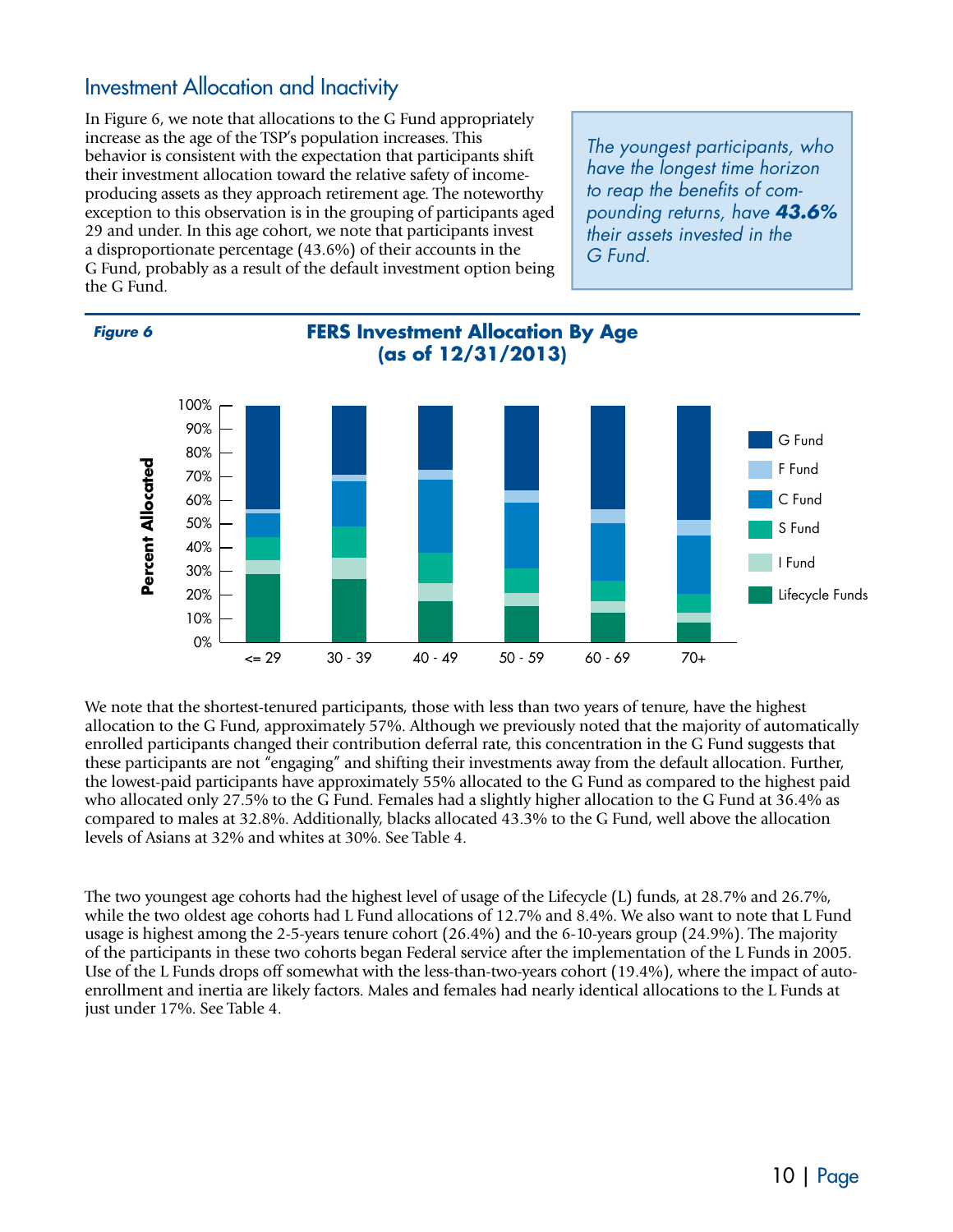### **Annual Investment Allocations by Demographic Cohorts**

|                                   | <b>G</b> Fund | <b>F</b> Fund | <b>C</b> Fund | <b>S</b> Fund | I Fund | <b>L</b> Funds |
|-----------------------------------|---------------|---------------|---------------|---------------|--------|----------------|
| <b>Age</b>                        |               |               |               |               |        |                |
| $= 29$                            | 43.6%         | 1.7%          | 10.4%         | 9.5%          | 6.1%   | 28.7%          |
| $30 - 39$                         | 29.1%         | 2.8%          | 19.0%         | 13.2%         | 9.1%   | 26.7%          |
| $40 - 49$                         | 27.1%         | 4.3%          | 30.9%         | 12.8%         | 7.5%   | 17.5%          |
| 50-59                             | 35.9%         | 5.2%          | 27.5%         | 10.5%         | 5.6%   | 15.3%          |
| 60-69                             | 43.7%         | 6.1%          | 24.0%         | 8.8%          | 4.7%   | 12.7%          |
| $70+$                             | 48.4%         | 6.2%          | 24.8%         | 7.9%          | 4.2%   | 8.4%           |
| <b>Tenure</b>                     |               |               |               |               |        |                |
| Less than 2 years                 | 57.2%         | 2.3%          | 10.2%         | 6.9%          | 3.9%   | 19.4%          |
| $2-5$ years                       | 43.9%         | 3.0%          | 11.6%         | 9.6%          | 5.6%   | 26.4%          |
| 6-10 years                        | 35.2%         | 3.4%          | 15.2%         | 12.7%         | 8.6%   | 24.9%          |
| $11-20$ years                     | 29.2%         | 5.3%          | 30.1%         | 12.3%         | 7.3%   | 15.8%          |
| $21 + years$                      | 35.5%         | 5.1%          | 29.7%         | 10.2%         | 5.3%   | 14.1%          |
| <b>Salary Quintile</b>            |               |               |               |               |        |                |
| Q1 Lowest Paid                    | 54.5%         | 3.6%          | 16.8%         | 7.5%          | 4.9%   | 12.7%          |
| Q2 Lower Paid                     | 45.3%         | 5.0%          | 25.5%         | 8.3%          | 4.8%   | 11.0%          |
| Q3 Mid-Range                      | 40.3%         | 4.6%          | 23.0%         | 10.1%         | 6.0%   | 15.9%          |
| Q4 Higher Paid                    | 33.2%         | 4.5%          | 24.2%         | 12.1%         | 7.0%   | 19.0%          |
| Q5 Highest Paid                   | 27.5%         | 5.1%          | 30.7%         | 12.1%         | 6.7%   | 17.9%          |
| Gender                            |               |               |               |               |        |                |
| Female                            | 36.4%         | 5.3%          | 26.6%         | 9.4%          | 5.7%   | 16.6%          |
| Male                              | 32.8%         | 4.6%          | 27.2%         | 12.1%         | 6.7%   | 16.7%          |
| <b>Race and Ethnicity</b>         |               |               |               |               |        |                |
| American Indian or Native Alaskan | 41.5%         | 4.4%          | 24.0%         | 10.2%         | 5.6%   | 14.3%          |
| Asian or Other Pacific Islander   | 32.0%         | 4.7%          | 26.7%         | 13.4%         | 7.8%   | 15.5%          |
| <b>Black or African American</b>  | 43.3%         | 4.7%          | 23.7%         | 9.5%          | 5.9%   | 12.9%          |
| White                             | 30.0%         | 4.8%          | 27.9%         | 11.6%         | 6.6%   | 19.1%          |
| Hispanic or Latino                | 36.1%         | 4.0%          | 24.3%         | 12.4%         | 7.3%   | 15.8%          |
| Multi-Racial                      | 33.6%         | 4.3%          | 22.0%         | 12.7%         | 7.5%   | 19.8%          |
| Unknown                           | 43.7%         | 5.3%          | 26.9%         | 8.7%          | 4.8%   | 10.5%          |
| <b>Education</b>                  |               |               |               |               |        |                |
| Without High School Diploma       | 51.4%         | 4.0%          | 21.9%         | 7.8%          | 4.7%   | 10.3%          |
| High School Diploma               | 41.1%         | 3.9%          | 21.6%         | 10.7%         | 6.5%   | 16.0%          |
| Some College or Training          | 39.4%         | 4.3%          | 23.4%         | 11.0%         | 6.2%   | 15.8%          |
| <b>Bachelor's Degree</b>          | 29.3%         | 4.6%          | 28.7%         | 12.3%         | 6.8%   | 18.3%          |
| Post-Bachelor's /Degree           | 27.6%         | 5.4%          | 29.3%         | 11.6%         | 6/8%   | 19.4%          |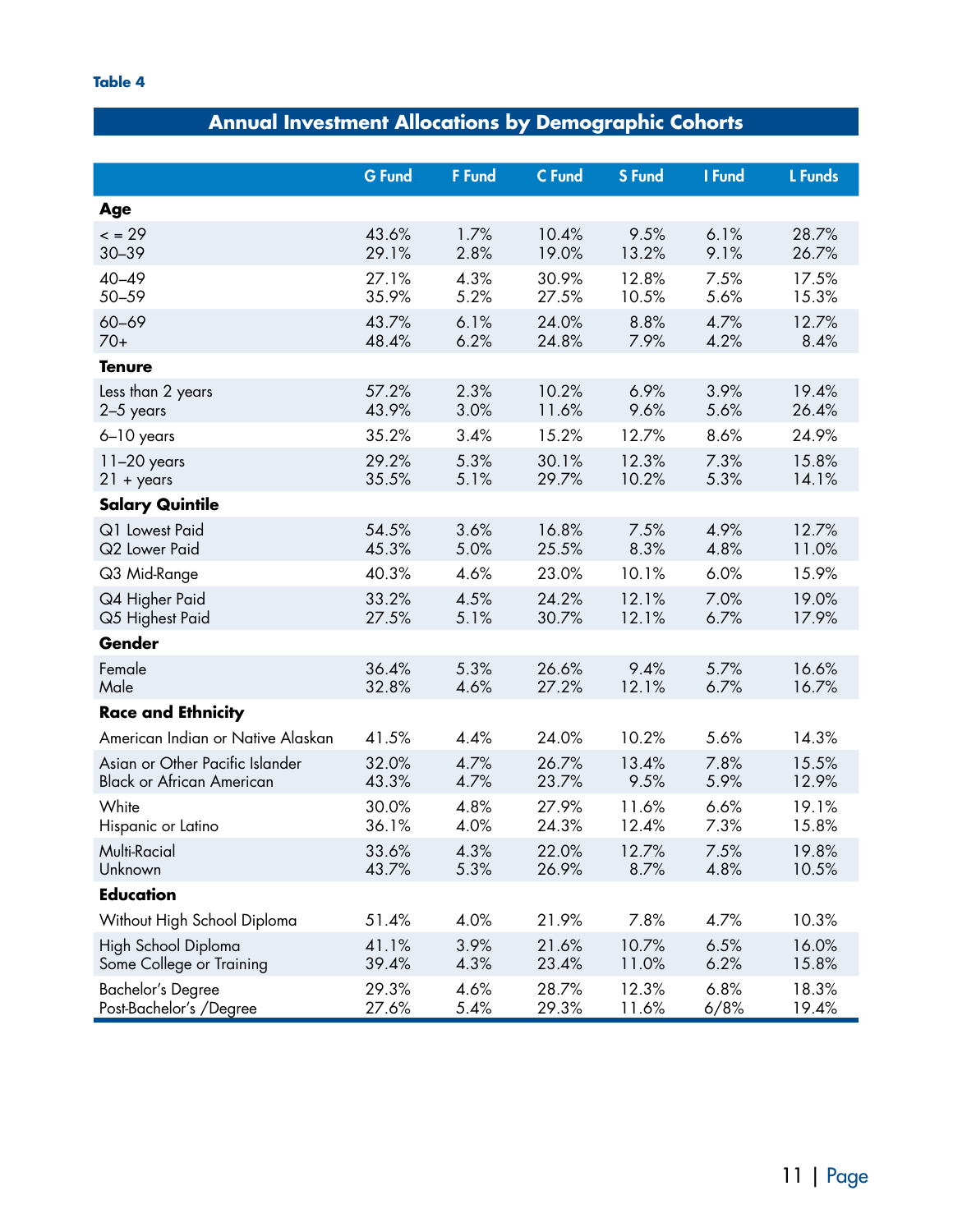Of the participants using the L Funds, the allocation is largely as we would hope. Those in the age 29 and under cohort were appropriately taking advantage of the L 2040 and L 2050 Funds. Participants who would likely retire between 2025 and 2035 (the 40-49 age group) were in L 2030 and L 2040 Funds. The age 50-59 cohort was aggregated in the L2020 and L2030 Funds. Participants aged 60-69 were solidly investing in the L2020, while those 70 and over had the highest allocation in the L Income Fund. See Figure 7.



The L Funds' strategy is to invest in an appropriate mix of the G, F, C, S, and I Funds for a particular time horizon. The investment mix of each L Fund becomes more conservative as its target date approaches. Thus, the participant only needs to invest in one L Fund in order to achieve diversification among the core funds. As shown in Figure 8, the use of one L Fund is most common with the two youngest age cohorts – 6.6% for those age 29 and under and 7.4% for those age 30 to 39. While the percentage of participants who invest solely in the F, C, S, and I Funds is minor, all age cohorts have a significant percentage of participants investing solely in the G Fund. In fact, the majority (59.7%) of the under-29 cohort is invested solely in the G Fund. See Figure 8.

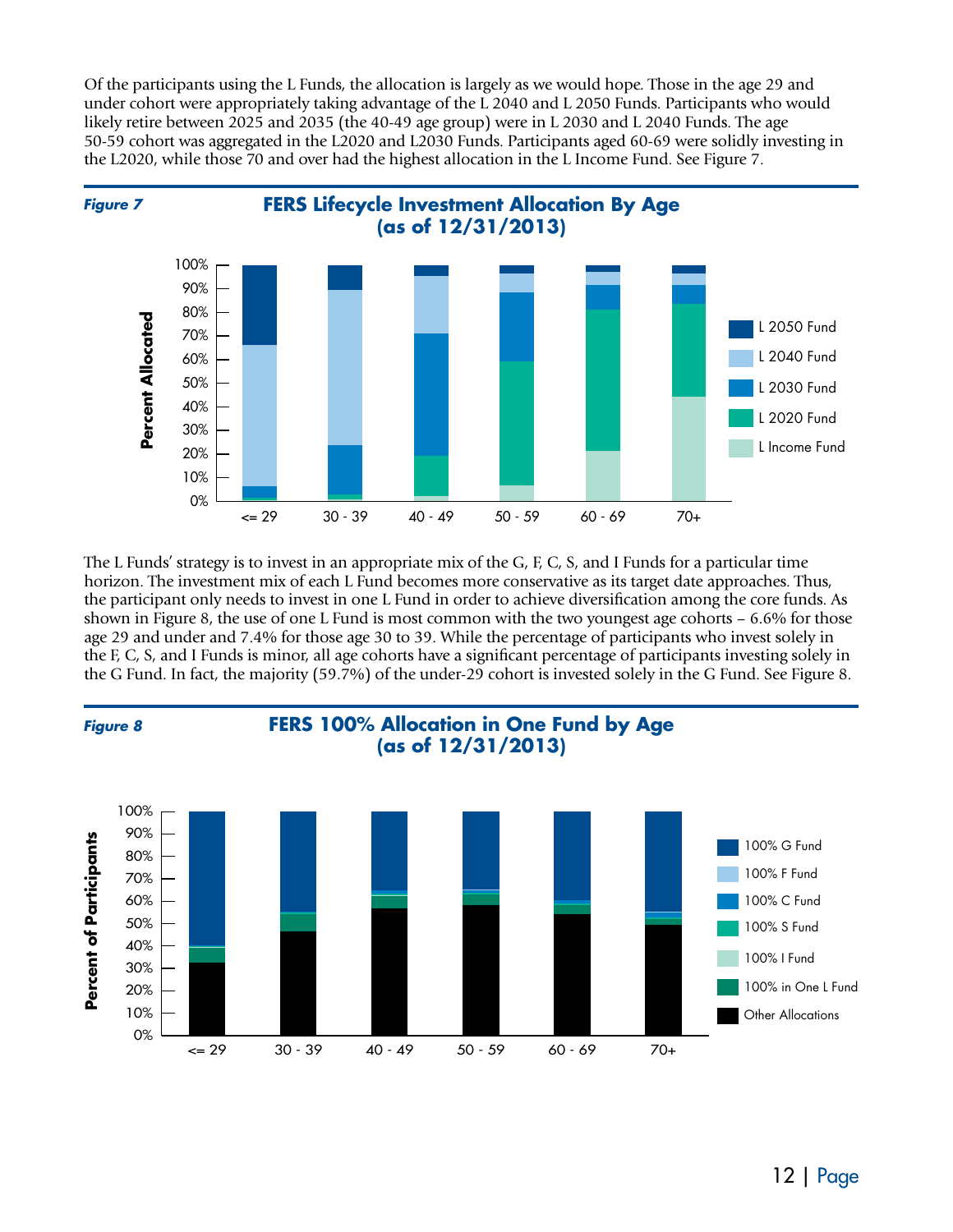Figure 9 below reports on the percentage of participants who have not engaged in any investment activity, i.e., they did not change how their contributions are invested or make a change to their existing investment allocation in 2013. As illustrated in the chart, the majority of participants do not actively manage their TSP accounts. While the level of inactivity did decline from 2012 to 2013, no age cohort had less than 80% inactive participants. Among all demographic cohorts, only the following had less than 80% inactive participants: highest paid (75.1%); tenured 21 or more years (76.6%), Asians (78.9%) and bachelor's degree (79.6%).

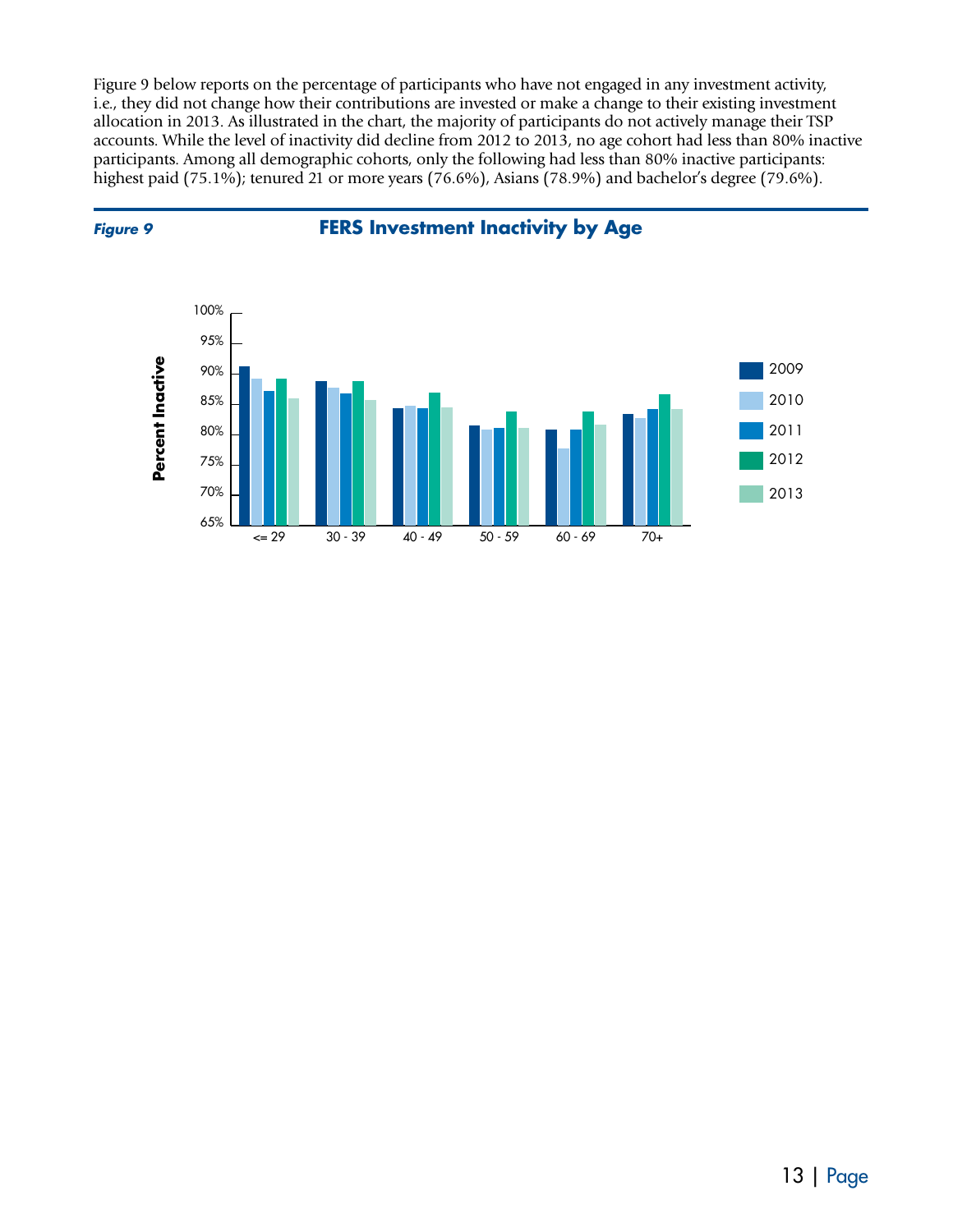#### Loan and Hardship Withdrawal Usage

The TSP allows two types of loans: general purpose and residential. A general purpose loan has a repayment term of 1 to 5 years, while a residential loan has a repayment term of 1 to 15 years. Participants may have only one of each loan type outstanding at the same time. Participants may only borrow their employee contributions and the minimum loan amount is \$1,000.

Loan usage has consistently been highest among the 30-39 and 40-49 age cohorts, with approximately 12% of the participants in each cohort receiving a loan in 2013. All age groups experienced an increase in loan usage in 2013. However, the increase was less than one-half of one percent for all age cohorts. See Figure 10 for the percentage of participants who received a loan during each year in the reporting period



Loan usage is fairly even among all salary quintiles, ranging from approximately 10% to 11% for four out of the five quintiles. The loan usage rate among the highest paid was at 7.8% in 2013. Males and females also had similar rates of loan usage with 10.0% of males and10.8% of females receiving loans in 2013. However, there is noticeable difference in loan usage among educational and racial/ethnic cohorts. Loan usage drops off with an increased level of education. Only 6.9% of participants with post-bachelor's education received a loan in 2013 as compared to nearly double that amount among those without a high school diploma (13.6%). Figure 11 shows a similar disparity in loan usage among racial and ethnic cohorts with whites and Asians having significantly lower loan usage than other groups.

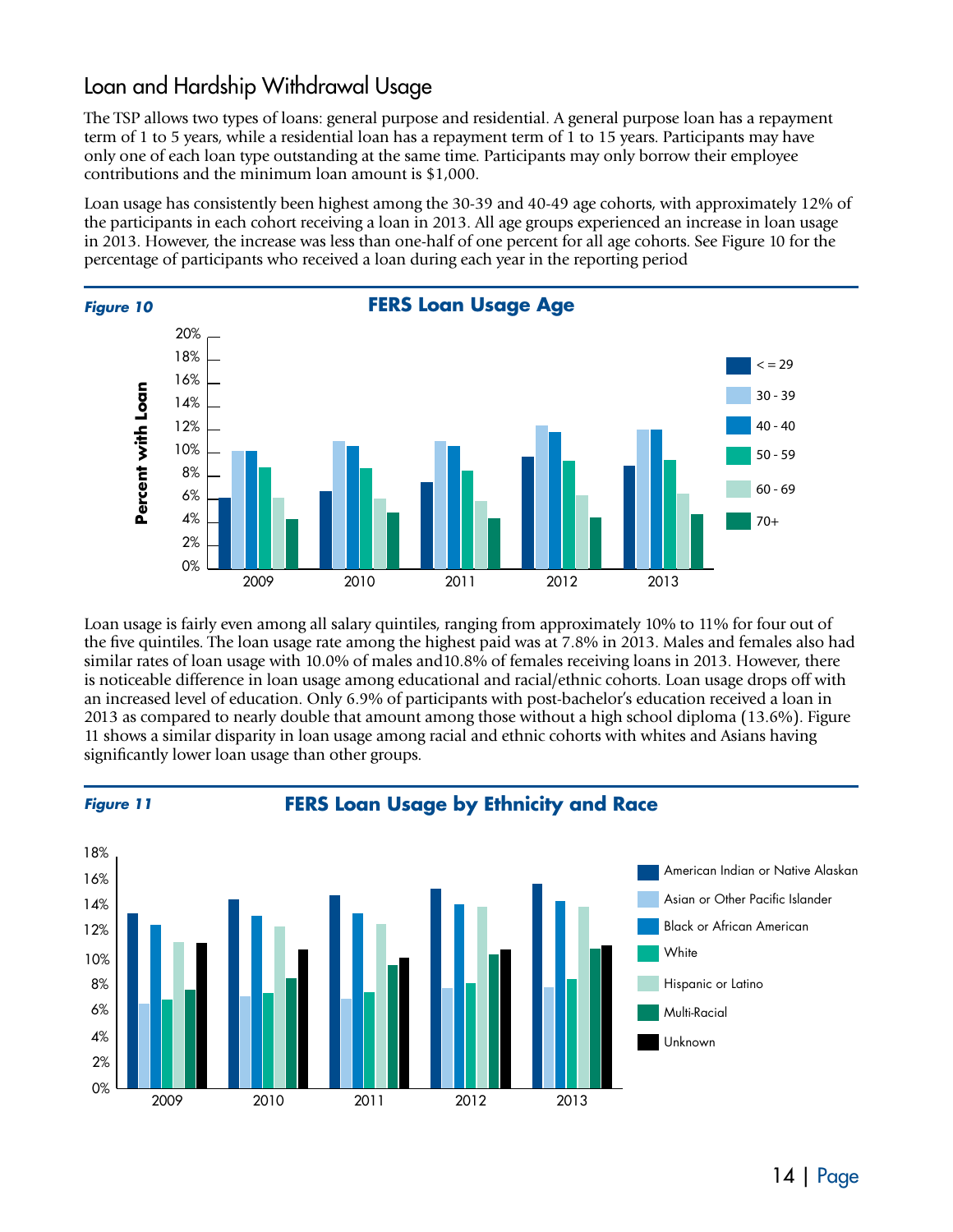Participants may take a hardship withdrawal if they have a financial need as the result of a recurring negative cash flow, medical expenses, a personal casualty loss, or legal expenses associated with a divorce. Participants may only withdraw their employee contributions, and the minimum withdrawal amount is \$1,000. In addition to a 10% early withdrawal penalty if the participant is younger than 59½, employee contributions are suspended for six months after a hardship withdrawal. As a result of the employee contribution suspension, FERS participants do not receive any Agency Matching Contributions during this period.

Hardship withdrawal usage is consistently highest among the age 40-49 cohort, with more than 4% of participants in this cohort receiving a hardship withdrawal during the first four years in this reporting period. In 2013, more than 5% of the age 40- 49 cohort received a hardship withdrawal. See Figure 12. The three youngest cohorts, as well as the 50-59 cohort, experienced a slight increase in withdrawal usage in 2013 over the previous year.



There is a stair-step pattern of hardship withdrawal usage among the salary quintiles, with usage generally declining as salary levels increase. See Figure 13. However, the first quintile presents an exception to this pattern, as hardship withdrawals were lower than those of the next highest quintile in each of the years examined. It is important to note that hardship withdrawal usage is lower than loan usage among all salary quintiles. The second quintile had the highest usage rate at 6.2%. Among other cohorts, more females (5.0%) than males (3.2%) received hardship withdrawals in 2013, while blacks (8.1%) received more hardship withdrawals than other racial and ethnic cohorts.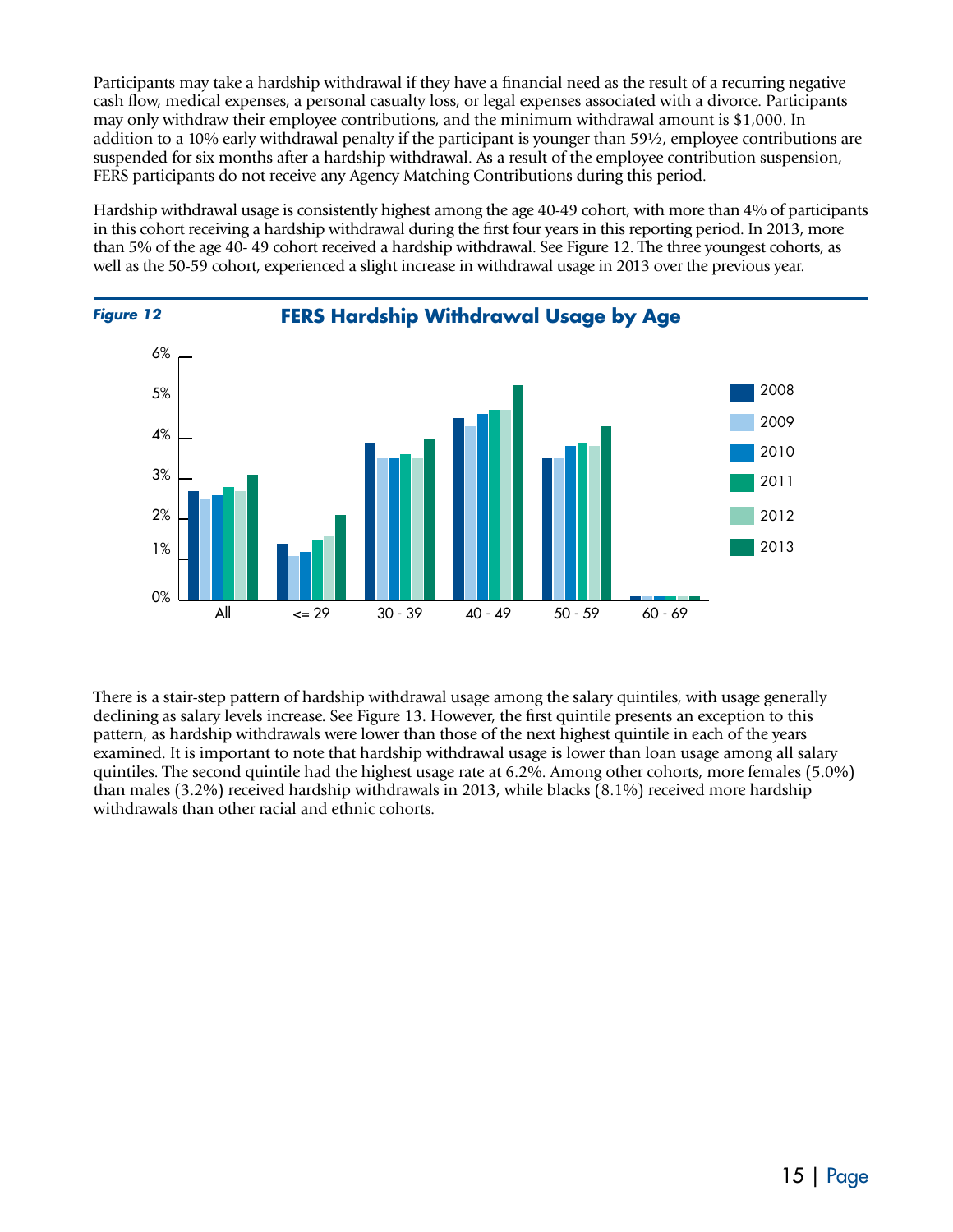*Figure 13*

**FERS Hardship Withdrawal Usage by Salary Quintile**



#### Summary

The analysis reveals an improvement in the FERS participation with a five-year high of 89.6% by the end of 2013. However, the contribution deferral rate dropped to 8.2%, the lowest rate in this reporting period. Automatic enrollment contributed to both changes.

Automatic enrollment helped produce an 18% increase in participation among the shortest-tenured participants. Participants with less than two-years of tenure now participate at a rate of 98.3% - the highest rate of participation among all tenure bands. In 2013, participation rates increased in virtually every cohort of salary, gender, race/ethnicity, and education.

The analysis also revealed that the vast majority of auto-enrolled participants have "engaged," with 63.2% making deferral changes. Nevertheless, the only participant cohort that was hired entirely after the introduction of automatic enrollment in August 2010 has experienced a dip in deferral rates, down to 3.8% in 2013. This lowest tenured cohort is the only cohort not contributing at a level which results in receiving the full Agency match. Deferral rates continue to aggregate in the 5-6% range, with 30.4% of TSP contributors falling in this range, and nearly 75% of FERS participants are estimated to be receiving the full match.

Participants aged 29 and under have a disproportionate percentage (43.6%) of their account balances in the G Fund. However, this group also has the highest utilization of the L Funds (28.7%). We further note that L Fund usage is highest among the 2-5-year tenure cohort (26.4%) and the 6-10-year group (24.9%). The majority of these cohorts were hired after the implementation of the L Funds. Overall, participants are investing in the L Funds in a manner appropriate for their age cohort.

Loan usage rates are evenly distributed among salary quintiles and between males and females. However, noticeable differences were identified among educational and racial/ethnic cohorts. Among age cohorts, the 30-39 and 40-49 age cohorts have the highest loan usage rate at approximately 12% each. The 40-49 cohort also had the highest hardship withdrawal usage, with more than 4% of participants in this cohort receiving a hardship withdrawal in each year of this reporting period. It was also found that blacks use loans and hardship withdrawals significantly more than white and Asian participants.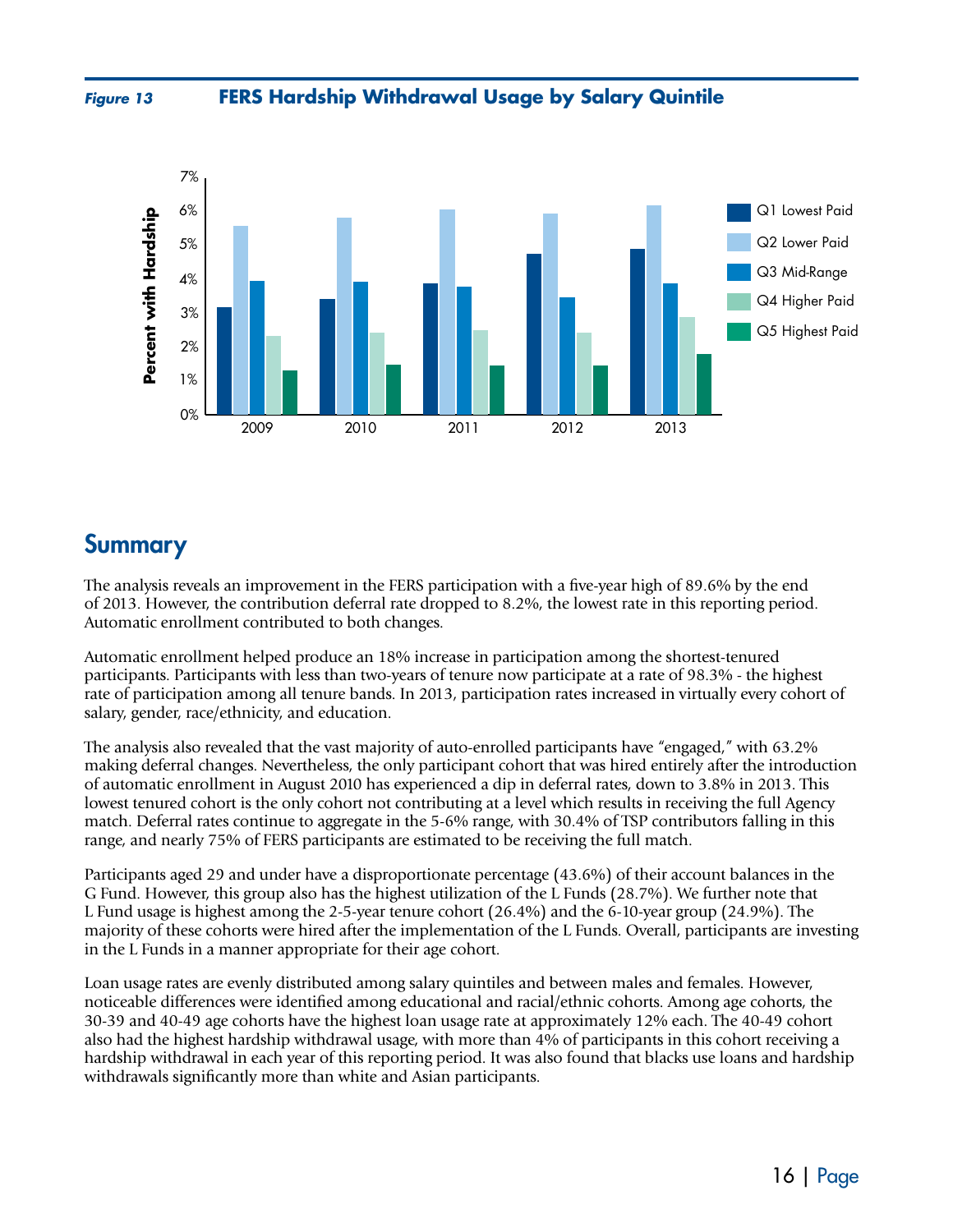### Appendix A

| <b>Summary of FERS Demographic Statistics</b><br><b>All FERS Full-time</b> |                |                |                |                |                |  |  |  |  |
|----------------------------------------------------------------------------|----------------|----------------|----------------|----------------|----------------|--|--|--|--|
|                                                                            |                |                |                |                |                |  |  |  |  |
|                                                                            | 2009           | 2010           | 2011           | 2012           | 2013           |  |  |  |  |
| <b>Participant Count</b><br>Age                                            | 2,030,386      | 2,115,082      | 2,155,342      | 2,136,325      | 2,157,260      |  |  |  |  |
| $= 29$<br>$30 - 39$                                                        | 2.0%<br>3.4%   | 1.4%<br>2.8%   | 0.9%<br>2.3%   | 0.6%<br>2.1%   | 0.4%<br>1.9%   |  |  |  |  |
| $40 - 49$<br>50-59                                                         | 5.2%<br>3.7%   | 4.6%<br>3.5%   | 4.1%<br>3.5%   | 3.8%<br>3.6%   | 3.5%<br>3.7%   |  |  |  |  |
| $60 - 69$<br>$70+$                                                         | 0.9%<br>0.1%   | 0.9%<br>0.1%   | 1.0%<br>0.1%   | 1.1%<br>0.1%   | 1.1%<br>0.1%   |  |  |  |  |
| <b>Tenure</b>                                                              |                |                |                |                |                |  |  |  |  |
| Less than 2 years<br>$2-5$ years                                           | 3.5%<br>3.3%   | 2.0%<br>3.2%   | 0.8%<br>3.4%   | 0.1%<br>3.0%   | 0.1%<br>2.2%   |  |  |  |  |
| 6-10 years                                                                 | 2.7%           | 2.6%           | 2.4%           | 2.4%           | 2.5%           |  |  |  |  |
| 11-20 years<br>$21 + years$                                                | 3.3%<br>2.3%   | 3.1%<br>2.4%   | 2.9%<br>2.4%   | 3.1%<br>2.6%   | 3.3%<br>2.5%   |  |  |  |  |
| Gender                                                                     |                |                |                |                |                |  |  |  |  |
| Female<br>Male                                                             | 41.9%<br>58.1% | 41.9%<br>58.1% | 41.7%<br>58.3% | 41.7%<br>58.3% | 41.7%<br>58.3% |  |  |  |  |
| <b>Race and Ethnicity</b>                                                  |                |                |                |                |                |  |  |  |  |
| American Indian or Native Alaskan                                          | 1.4%           | 1.4%           | 1.4%           | 1.4%           | 1.3%           |  |  |  |  |
| Asian or Other Pacific Islander<br><b>Black or African American</b>        | 4.6%<br>13.6%  | 4.7%<br>13.9%  | 4.8%<br>13.9%  | 4.9%<br>14.0%  | 5.0%<br>14.3%  |  |  |  |  |
| White<br>Hispanic or Latino                                                | 51.5%<br>6.3%  | 52.3%<br>6.3%  | 52.4%<br>6.4%  | 52.4%<br>6.5%  | 52.5%<br>6.6%  |  |  |  |  |
| Multi-Racial<br>Unknown                                                    | 0.5%<br>22.1%  | 0.7%<br>20.7%  | 0.9%<br>20.7%  | 1.0%<br>19.8%  | 1.1%<br>19.1%  |  |  |  |  |
| <b>Education</b>                                                           |                |                |                |                |                |  |  |  |  |
| Without High School Diploma                                                | 0.5%           | 0.4%           | 0.4%           | 0.4%           | 0.4%           |  |  |  |  |
| High School Diploma<br>Some College or Training                            | 21.3%<br>19.2% | 21.5%<br>19.2% | 21.4%<br>19.1% | 20.8%<br>19.1% | 20.6%<br>19.0% |  |  |  |  |
| <b>Bachelor's Degree</b><br>Post-Bachelor's/Degree                         | 20.1%<br>16.0% | 20.9%<br>17.2% | 21.2%<br>17.8% | 21.4%<br>18.4% | 21.7%<br>19.2% |  |  |  |  |
| Unknown                                                                    | 22.8%          | 20.7%          | 20.1%          | 19.8%          | 19.1%          |  |  |  |  |
| <b>Average Age</b>                                                         | 49.6           | 48.6           | 47.9           | 47.4           | 46.7           |  |  |  |  |
| <b>Average Tenure</b>                                                      | 12.0           | 12.1           | 11.9           | 12.4           | 12.7           |  |  |  |  |
| <b>Average Salary</b>                                                      | \$67,645       | \$70,065       | \$71,425       | \$72,472       | \$73,892       |  |  |  |  |
| <b>Average TSP Balance</b>                                                 | \$68,435       | \$77,617       | \$81,924       | \$93,445       | \$109,631      |  |  |  |  |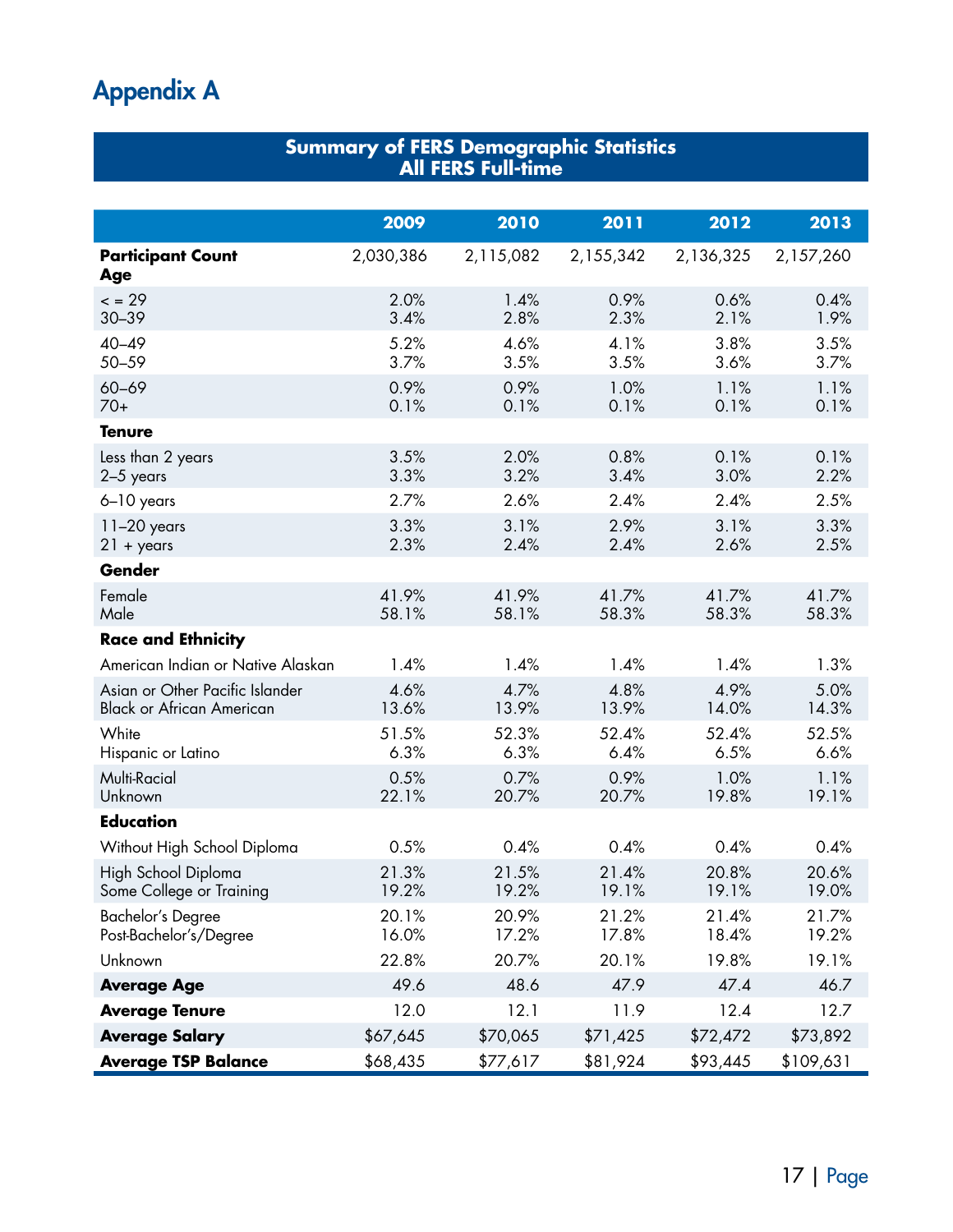## Appendix B

| <b>Summary of FERS Demographic Statistics</b> |  |
|-----------------------------------------------|--|
| <b>FERS Full-time Contributing</b>            |  |

|                                                                     | 2009             | 2010             | 2011             | 2012             | 2013             |
|---------------------------------------------------------------------|------------------|------------------|------------------|------------------|------------------|
| <b>Participant Count</b><br><b>Age</b>                              | 1,830,700        | 1,946,863        | 2,003,804        | 2,001,235        | 2,026,044        |
| $= 29$<br>$30 - 39$                                                 | 8%<br>20%        | 9%<br>20%        | 8%<br>20%        | 8%<br>20%        | 7%<br>21%        |
| $40 - 49$<br>50-59                                                  | 34%<br>29%       | 32%<br>30%       | 31%<br>31%       | 30%<br>32%       | 29%<br>33%       |
| $60 - 69$<br>$70+$                                                  | 8%<br>$0\%$      | 9%<br>$0\%$      | 9%<br>1%         | 10%<br>1%        | 10%<br>1%        |
| <b>Tenure</b>                                                       |                  |                  |                  |                  |                  |
| Less than 2 years<br>$2-5$ years                                    | 10%<br>18%       | 11%<br>19%       | 12%<br>21%       | 9%<br>22%        | 9%<br>21%        |
| 6-10 years                                                          | 20%              | 20%              | 20%              | 20%              | 20%              |
| $11-20$ years<br>$21 + years$                                       | 29%<br>23%       | 26%<br>24%       | 25%<br>23%       | 25%<br>24%       | 26%<br>23%       |
| Gender                                                              |                  |                  |                  |                  |                  |
| Female<br>Male                                                      | 42.89%<br>57.11% | 42.90%<br>57.10% | 42.54%<br>57.46% | 42.56%<br>57.43% | 42.60%<br>57.39% |
| <b>Race and Ethnicity</b>                                           |                  |                  |                  |                  |                  |
| American Indian or Native Alaskan                                   | 1%               | 1%               | 1%               | 1%               | 1%               |
| Asian or Other Pacific Islander<br><b>Black or African American</b> | 5%<br>12%        | 5%<br>12%        | 5%<br>13%        | 5%<br>13%        | 5%<br>13%        |
| White<br>Hispanic or Latino                                         | 52%<br>6%        | 53%<br>6%        | 54%<br>6%        | 54%<br>6%        | 54%<br>7%        |
| Multi-Racial<br>Unknown                                             | 0%<br>23%        | 1%<br>21%        | 1%<br>20%        | 1%<br>19%        | 1%<br>18%        |
| <b>Education</b>                                                    |                  |                  |                  |                  |                  |
| Without High School Diploma                                         | $0\%$            | $0\%$            | $0\%$            | $0\%$            | $0\%$            |
| High School Diploma<br>Some College or Training                     | 20%<br>18%       | 20%<br>18%       | 20%<br>19%       | 20%<br>19%       | 20%<br>19%       |
| <b>Bachelor's Degree</b><br>Post-Bachelor's/Degree                  | 21%<br>17%       | 22%<br>18%       | 22%<br>19%       | 22%<br>20%       | 23%<br>21%       |
| Unknown                                                             | 24%              | 21%              | 20%              | 19%              | 18%              |
| <b>Average Age</b>                                                  | 49.6             | 48.7             | 47.9             | 47.4             | 46.6             |
| <b>Average Tenure</b>                                               | 12.3             | 12.1             | 11.8             | 12.2             | 12.4             |
| <b>Average Salary</b>                                               | \$69,986         | \$72,107         | \$73,143         | \$74,055         | \$75,374         |
| <b>Average TSP Balance</b>                                          | \$79,653         | \$88,299         | \$91,012         | \$102,937        | \$120,163        |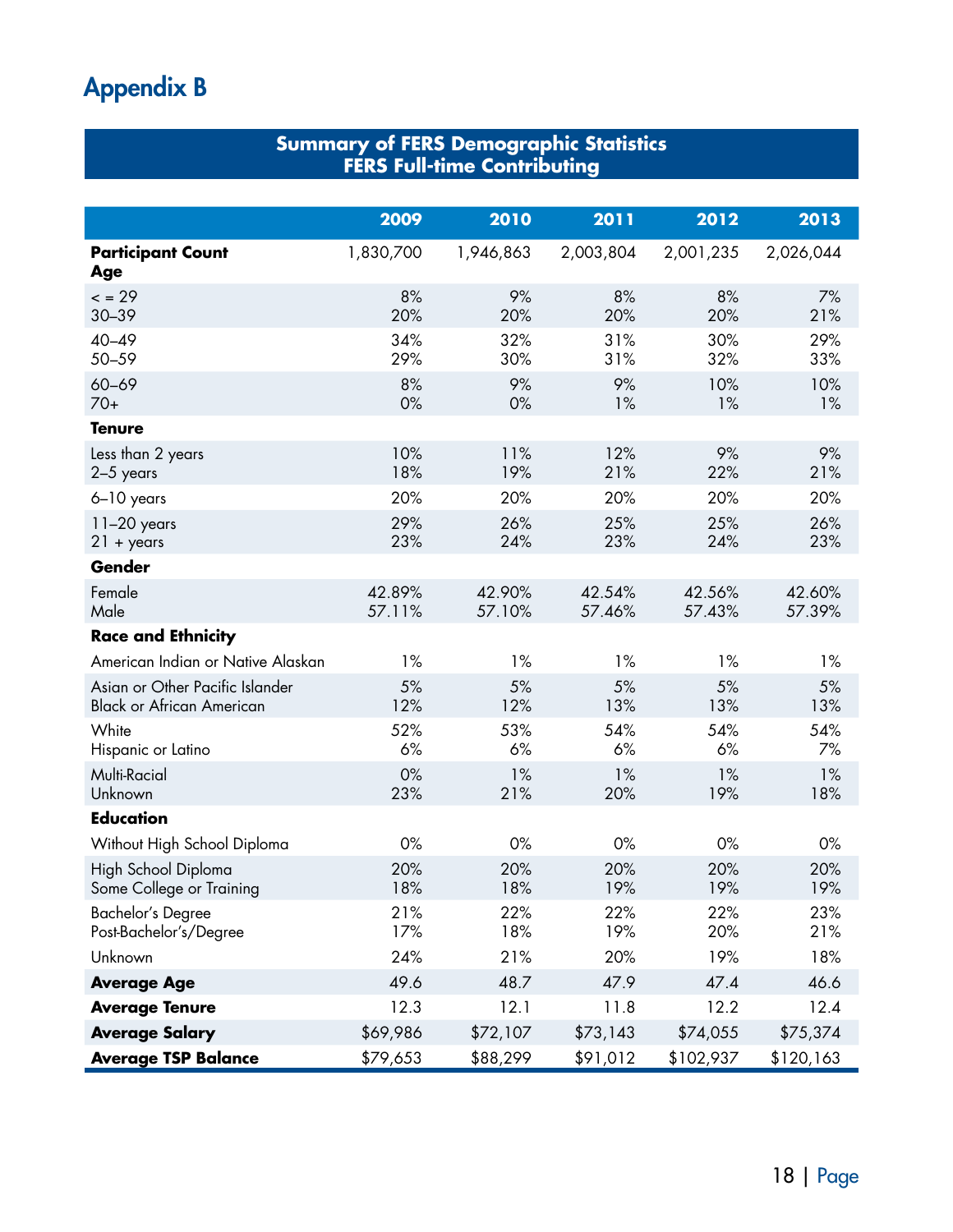### Appendix C

#### **Summary of FERS Demographic Statistics FERS Full-time Non-Contributing**

|                                                                     | 2009           | 2010<br>2011<br>2012 |                |                |                |
|---------------------------------------------------------------------|----------------|----------------------|----------------|----------------|----------------|
| <b>Participant Count</b><br><b>Age</b>                              | 354,728        | 323,529              | 279,948        | 259,894        | 249,699        |
| $= 29$<br>30-39                                                     | 14.6%<br>22.4% | 12.1%<br>21.6%       | 8.1%<br>20.0%  | 5.8%<br>18.7%  | 4.5%<br>18.3%  |
| $40 - 49$<br>50-59                                                  | 32.7%<br>23.5% | 33.0%<br>25.5%       | 33.9%<br>29.0% | 33.3%<br>31.8% | 32.2%<br>33.6% |
| $60 - 69$<br>$70+$                                                  | 6.3%<br>0.5%   | 7.2%<br>0.6%         | 8.3%<br>0.7%   | 9.6%<br>0.8%   | 10.5%<br>0.9%  |
| <b>Tenure</b>                                                       |                |                      |                |                |                |
| Less than 2 years<br>$2-5$ years                                    | 25.2%<br>23.6% | 16.6%<br>26.8%       | 6.9%<br>30.4%  | 1.4%<br>28.1%  | 1.4%<br>21.9%  |
| 6-10 years                                                          | 17.5%          | 18.9%                | 19.9%          | 22.1%          | 24.2%          |
| $11-20$ years<br>$21 + years$                                       | 20.3%<br>13.3% | 21.8%<br>15.9%       | 23.9%<br>19.0% | 26.8%<br>21.6% | 30.2%<br>22.3% |
| Gender                                                              |                |                      |                |                |                |
| Female<br>Male                                                      | 44.5%<br>55.5% | 44.3%<br>55.7%       | 43.3%<br>56.7% | 43.4%<br>56.6% | 43.6%<br>56.4% |
| <b>Race and Ethnicity</b>                                           |                |                      |                |                |                |
| American Indian or Native Alaskan                                   | 2.2%           | 2.0%                 | 2.0%           | 2.0%           | 2.0%           |
| Asian or Other Pacific Islander<br><b>Black or African American</b> | 3.1%<br>20.5%  | 2.9%<br>20.7%        | 2.7%<br>20.7%  | 2.5%<br>21.3%  | 2.5%<br>21.9%  |
| White<br>Hispanic or Latino                                         | 44.1%<br>6.8%  | 42.9%<br>6.9%        | 40.3%<br>6.6%  | 38.6%<br>6.5%  | 38.4%<br>6.8%  |
| Multi-Racial<br>Unknown                                             | 0.8%<br>22.5%  | 0.9%<br>23.6%        | 0.9%<br>26.8%  | 0.9%<br>28.3%  | 1.0%<br>27.4%  |
| <b>Education</b>                                                    |                |                      |                |                |                |
| Without High School Diploma                                         | 0.9%           | 0.8%                 | 0.8%           | 0.8%           | 0.8%           |
| High School Diploma<br>Some College or Training                     | 31.4%<br>22.1% | 32.1%<br>22.1%       | 30.5%<br>21.6% | 29.2%<br>21.5% | 29.8%<br>21.6% |
| <b>Bachelor's Degree</b><br>Post-Bachelor's/Degree                  | 12.2%<br>8.9%  | 12.4%<br>8.8%        | 12.0%<br>8.4%  | 11.8%<br>8.3%  | 12.0%<br>8.3%  |
| Unknown                                                             | 24.5%          | 23.8%                | 26.8%          | 28.3%          | 27.4%          |
| <b>Average Age</b>                                                  | 47.5           | 47.4                 | 47.8           | 47.9           | 47.5           |
| <b>Average Tenure</b>                                               | 8.5            | 9.6                  | 10.8           | 12.2           | 13.0           |
| <b>Average Salary</b>                                               | \$53,996       | \$56,461             | \$59,248       | \$60,574       | \$61,394       |
| <b>Average TSP Balance</b>                                          | \$10,538       | \$13,333             | \$16,877       | \$20,355       | \$24,182       |